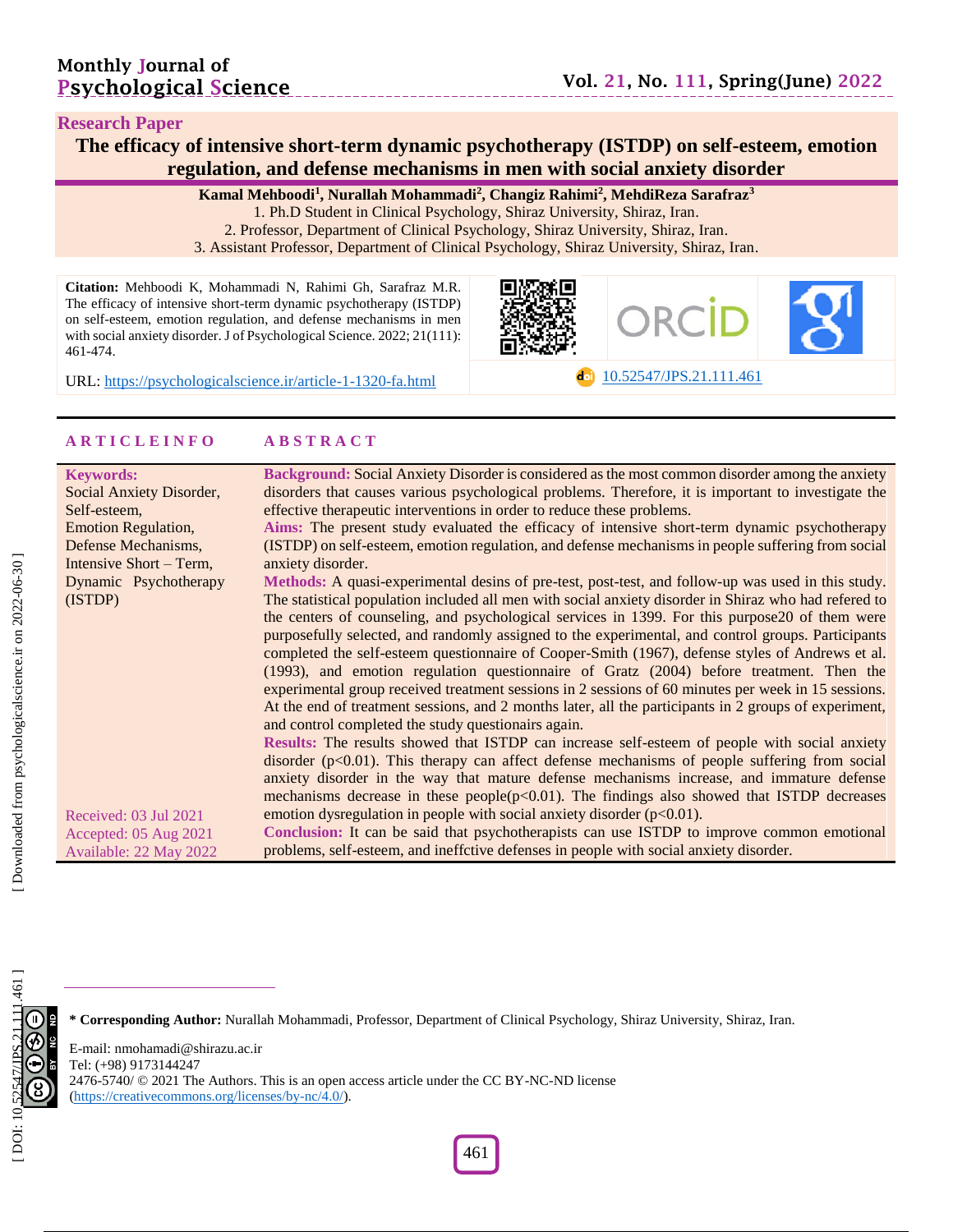# **Monthly Journal of Psychological Science**

# **Extended Abstract**

## **Introduction**

Social Anxiety Disorder (SAD) is defined as an excessive fear of negative judgment of others (McEnery et al., 2019). Low self-esteem is one of the problems that people with SAD encounter (Seon, 2021). Also, emotion dysregulation leads to the maintenance and persistence of social anxiety (Cook and Newins, 2021). The use of inefficient defenses is another psychological problem of people with SAD (Nasiri, Donyavi, & Dousti, 2020). One of the effective treatment on psychological problems is Intensive Short -Term Dynamic Psychotherapy (ISTDP) (Abbass and Town, 2013).

The high prevalence of SAD makes it important to pay attention to this disorder. Low self -esteem, emotional dysregulation and the existence of inefficient defense mechanisms create more problems for the patients. Therefore, the therapeutic intervention that focuses on reducing these characteristics is probably able to help reduce the problems of patients with SAD. ISTDP is designed to mostly focus on emotions, anxiety, and defense mechanisms, Therefore, the present study seeks to answer this question: Is ISTDP effective on self -

esteem, emotion regulation, and defense mechanisms in patients with SAD or not?

## **Method**

The present study is a quasi -experimental study of pre -test, post -test, and follow -up. The statistical population consisted of all men with SAD who were referred to counseling and psychological clinics in Shiraz in 2020 -2021 to receive specialized counseling and psychotherapy services. 20 of these people were purposefully selected and randomly categorized into experimental and control groups (10 people in each group). The experimental group received 15 sessions of ISTDP, in two weekly sessions of 60 minutes, individually. All participants completed the research questionnaires before, after, and two months after the end of the treatment sessions of the experimental group. Data were analyzed using SPSS -26 software, by the method of mixed analysis of variance. Structured Clinical Interview Disorders based on DSM-5 (SCID-5-CV) (First et al., 1997), Cooper-Smith Self-Esteem Inventory (SEI) (Cooper-Smith, 1967), Defense Styles Questionnaire (Andrews et al., 1993) and Gratz's Emotion Regulation Questionnaire (DERS) (Graz and Roemer, 2004) was used in this study.

|                             |             | галс 1. гипандз кениса 10 сне эси-сэксен соніратізон тезі, енюнон кеданиюн, ана бетспэс меснанізніз пі типе гасол | Time      |            | Mean       | Standard | $\mathbf{P}$ | 95% Confidence Interval |                   |
|-----------------------------|-------------|-------------------------------------------------------------------------------------------------------------------|-----------|------------|------------|----------|--------------|-------------------------|-------------------|
|                             | Scale       |                                                                                                                   |           | Group      | Difference | Error    |              | <b>Bottom Line</b>      | <b>Upper Line</b> |
|                             |             |                                                                                                                   | Pre-test  | Post-test  | $-0.600$   | 1.892    | 0.755        | $-4.575$                | 3.375             |
| Self-esteem                 | Control     |                                                                                                                   | Follow-up | $-2.700$   | 1.707      | 0.131    | $-6.285$     | 0.885                   |                   |
|                             |             | Post-test                                                                                                         | Pre-test  | 0.600      | 1.892      | 0.755    | $-3.375$     | 4.575                   |                   |
|                             |             |                                                                                                                   | Follow-up | $-2.100$   | 1.162      | 0.087    | $-4.541$     | 0.341                   |                   |
|                             |             | Pre-test                                                                                                          | Post-test | $-20.700*$ | 1.892      | 0.0001   | $-24.675$    | $-16.725$               |                   |
|                             |             | Experimental                                                                                                      |           | Follow-up  | $-26.700*$ | 1.707    | 0.0001       | $-30.285$               | $-23.115$         |
|                             |             |                                                                                                                   | Post-test | Pre-test   | 20.700*    | 1.892    | 0.0001       | 16.725                  | 24.675            |
|                             |             |                                                                                                                   |           | Follow-up  | $-6.000*$  | 1.162    | 0.0001       | $-8.441$                | $-3.559$          |
|                             |             | Control                                                                                                           | Pre-test  | Post-test  | 0.200      | 2.354    | 0.933        | $-4.745$                | 5.145             |
|                             | Follow-up   |                                                                                                                   |           | $-2.300$   | 2.153      | 0.299    | $-6.823$     | 2.223                   |                   |
|                             |             |                                                                                                                   | Post-test | Pre-test   | $-0.200$   | 2.354    | 0.933        | $-5.145$                | 4.745             |
| Difficulty of Regulation of |             |                                                                                                                   |           | Follow-up  | $-2.500*$  | 1.096    | 0.035        | $-4.802$                | $-0.198$          |
| Emotion                     |             |                                                                                                                   | Pre-test  | Post-test  | 67.800*    | 2.354    | 0.0001       | 62.855                  | 72.745            |
|                             |             | Experimental                                                                                                      |           | Follow-up  | 79.000*    | 2.153    | 0.0001       | 74.477                  | 83.523            |
|                             |             |                                                                                                                   | Post-test | Post-test  | $-67.800*$ | 2.354    | 0.0001       | $-72.745$               | $-62.855$         |
|                             |             |                                                                                                                   |           | Follow-up  | $11.200*$  | 1.096    | 0.0001       | 8.898                   | 13.502            |
|                             |             |                                                                                                                   | Pre-test  | Post-test  | $-0.500$   | 2.986    | 0.869        | $-6.774$                | 5.774             |
|                             |             | Control                                                                                                           |           | Follow-up  | $-1.300$   | 2.820    | 0.650        | $-7.224$                | $-3.559$          |
| Defense<br>Mechanisms       | Undeveloped |                                                                                                                   | Post-test | Pre-test   | 0.500      | 2.986    | 0.869        | $-5.774$                | 5.145             |
|                             |             |                                                                                                                   |           | Follow-up  | $-0.800$   | 1.195    | 0.512        | $-3.311$                | 2.223             |
|                             |             | Experimental                                                                                                      | Pre-test  | Post-test  | 41.900*    | 2.986    | 0.0001       | 35.626                  | 4.745             |
|                             |             |                                                                                                                   |           | Follow-up  | 34.100*    | 2.820    | 0.0001       | 28.176                  | $-0.198$          |

**Table 1. Findings Related to the Self -esteem Comparison Test, Emotion Regulation, and Defense Mechanisms in Time Factor**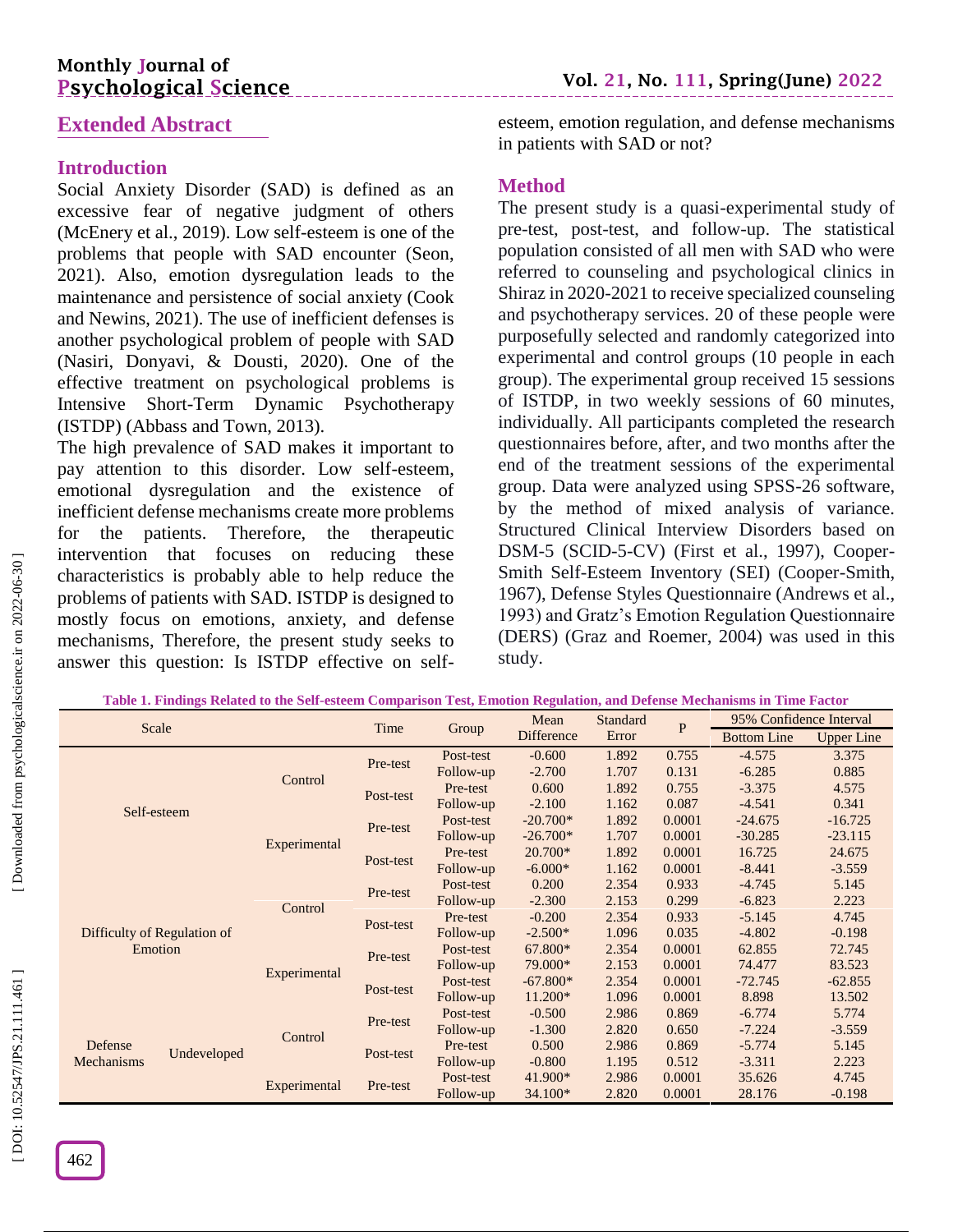|           |              | Time      | Group     | Mean       | Standard | P      | 95% Confidence Interval |                   |
|-----------|--------------|-----------|-----------|------------|----------|--------|-------------------------|-------------------|
| Scale     |              |           |           | Difference | Error    |        | <b>Bottom Line</b>      | <b>Upper Line</b> |
|           |              | Post-test | Pre-test  | $-41.900*$ | 2.986    | 0.0001 | $-48.174$               | 72.745            |
|           |              |           | Follow-up | $-7.800*$  | 1.195    | 0.0001 | $-10.311$               | 83.523            |
|           |              | Pre-test  | Post-test | 0.400      | 1.827    | 0.829  | $-3.438$                | $-62.855$         |
|           | Control      |           | Follow-up | 0.700      | 2.078    | 0.740  | $-3.665$                | 13.502            |
| Developed |              |           | Pre-test  | $-0.400$   | 1.827    | 0.829  | $-4.238$                | 5.774             |
|           |              | Post-test | Follow-up | 0.300      | 0.805    | 0.714  | $-1.391$                | 4.624             |
|           | Experimental | Pre-test  | Post-test | $-17.600*$ | 1.827    | 0.0001 | $-21.438$               | 6.774             |
|           |              |           | Follow-up | $-19.100*$ | 2.078    | 0.0001 | $-23.465$               | $-3.559$          |
|           |              | Post-test | Pre-test  | $17.600*$  | 1.827    | 0.0001 | 13.762                  | 5.145             |
|           |              |           | Follow-up | $-1.500$   | 0.805    | 0.079  | $-3.191$                | 2.223             |
|           | Control      | Pre-test  | Post-test | 0.300      | 1.466    | 0.840  | $-2.781$                | 4.745             |
|           |              |           | Follow-up | $-0.200$   | 1.517    | 0.897  | $-3.386$                | $-0.198$          |
|           |              | Post-test | Pre-test  | $-0.300$   | 1.466    | 0.840  | $-3.381$                | 72.745            |
| Neurotic  |              |           | Follow-up | $-0.500$   | 0.522    | 0.351  | $-1.596$                | 83.523            |
|           |              | Pre-test  | Post-test | 16.900*    | 1.466    | 0.0001 | 13.819                  | $-62.855$         |
|           |              |           | Follow-up | 17.400*    | 1.517    | 0.0001 | 14.214                  | 13.502            |
|           | Experimental |           | Pre-test  | $-16.900*$ | 1.466    | 0.0001 | $-19.981$               | 5.774             |
|           |              | Post-test | Follow-up | 0.500      | 0.522    | 0.351  | $-0.596$                | 4.624             |

## **Results**

The average age of the participants was 29.80. Both control and experimental groups were age -matched  $(t_1 18 = 0.934, p = 0.363).$ 

Wilks' Lambda Statistic shows that the main effect of time is significant in multivariate mode and there is a significant difference between the mean score of one of the components of self -esteem, emotion regulation, and defense styles in the pre -test, post -test, and follow-up ( $p<0.0001$ ). in the post-test and follow-up stages, the level of self-esteem and developed mechanisms in the experimental group were significantly higher than the control group and pre test stage. In the post -test and follow -up stages, the difficulty of emotion regulation, underdeveloped mechanisms, and neurotic mechanisms of the experimental group was significantly less than the control group and pre -test stage (Table 2).

## **Conclusion**

ISTDP considers future prediction as a defense mechanism and helps these people to reduce the levels of these recurring predictions, to feel that they can overcome their problems and fears, and be present in social settings. Also, people become aware of the physical symptoms of their anxiety, can identify their emotions in different situations. Thus the difficulty in regulating emotion in these people reduces.

When the patients experience their emotions and gain insight into the behaviors and defenses that lead to the suppression of their emotions, they no longer see any need to use undeveloped and neurotic defenses, which are maladaptive and inefficient methods of encountering with emotions. Conversely, due to the experience of buried emotions and the release of dysfunctional defenses, the use of developed defenses, that function normally, adaptively, and efficiently, increases in them .

## **Ethical Considerations**

**Compliance with ethical guidelines:** This article is extracted from Phd thesis of the first writer whose field of study is clinical psychology graduated from faculty of educational sciences, and psychology in Shiraz University. All research permissions have gotten from Shiraz University. Besides, in order to obey morality in research, informed consent form for faking part in tratment sessions was signed by participants, and also participants were assured to be kept secrets of their information. The participants were treated in a safe place of counseling center.

**Funding:** This study was conducted as a PhD thesis with no financial support

**Authors' contribution:** The first author was the senior author; the second were the supervisors and the third and forth was the advisors.

**Conflict of interest:** The authors declare no conflict of interest for this study.

**Acknowledgments:** I would like to appreciate the supervisor, the advisors, Dr. Irah Hashem Zadeh and the participants.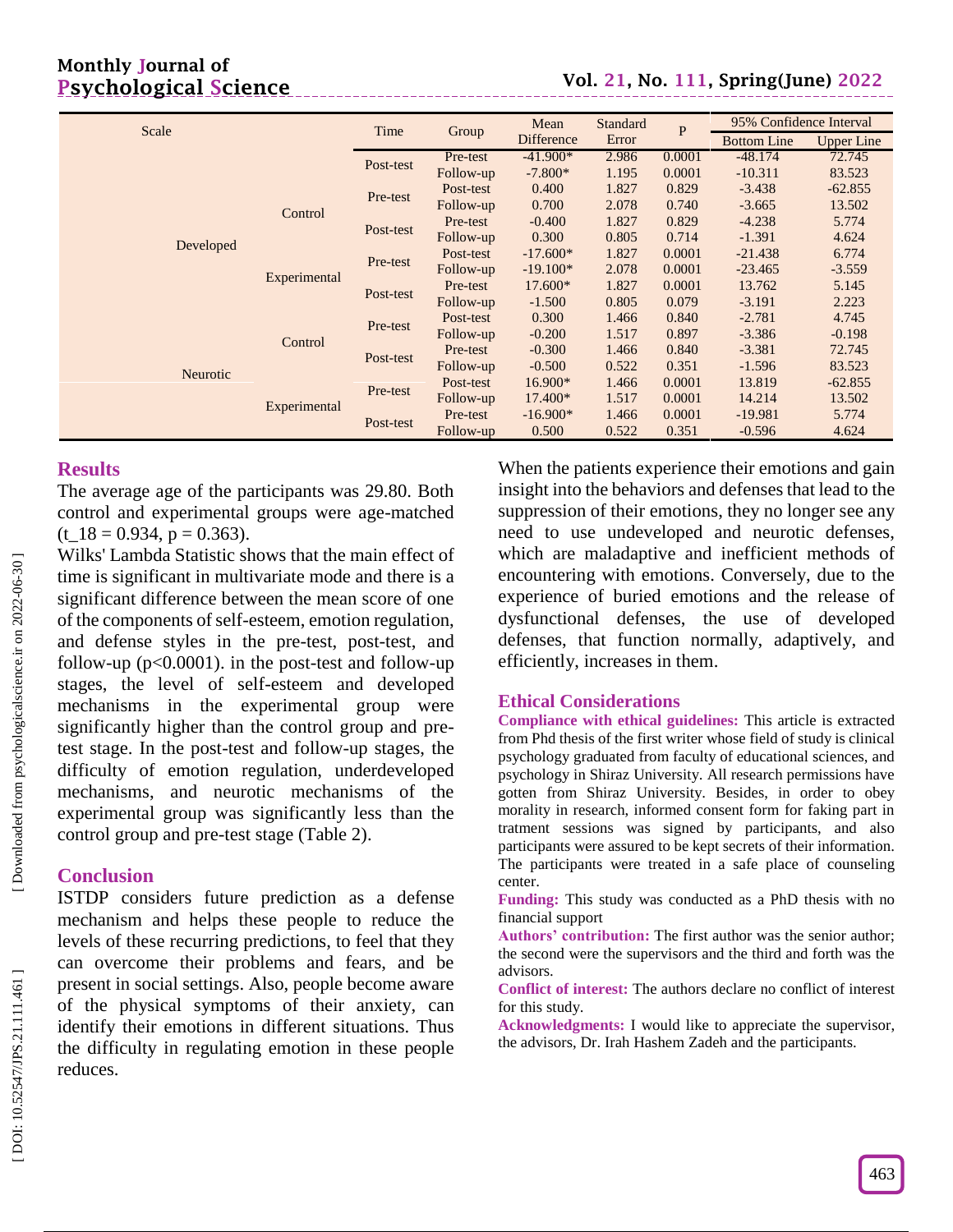**مقاله پژوهشی**

| <b>اثربخشی رواندرمانی پویشی فشرده کوتاهمدت بر حرمت خود، نظم جویی هیجان و مکانیسمهای دفاعی در مردان مبتلا</b> |                            |  |
|--------------------------------------------------------------------------------------------------------------|----------------------------|--|
|                                                                                                              | ً به اختلال اضطراب اجتماعی |  |

. دانشجوی دکتری روانشناسی بالینی، دانشگاه شیراز، شیراز، ایران. **<sup>3</sup>** .2 استاد، گروه روانشناسی بالینی، دانشگاه شیراز، شیراز، ایران. <sup>1</sup>

. استادیار، گروه روانشناسی بالینی، دانشگاه شیراز، شیراز، ایران. 3

| مشخصات مقاله               | چکیده                                                                                                                            |
|----------------------------|----------------------------------------------------------------------------------------------------------------------------------|
| كليدواژهها:                | زهینه: اختلال اضطراب اجتماعی، شایع ترین اختلال اضطرابی محسوب میشود. این افراد حرمت خود پایین دارند و در تعاملات آنها تأثیر       |
| اختلال اضطراب اجتماعي،     | منفی میگذارد. همچنین ناتوانی در نظمجویی هیجان در این بیماران منجر به تشدید علائم میشود زیرا نمیتوانند هیجانات خود را در          |
| حرمت خود،                  | موقعیتهای مختلف کنترل کنند و از موقعیتهای اجتماعی بیشتر اجتناب میکنند. وجود مکانیسمهای دفاعی ناکارآمد نیز به این بیماران         |
| نظم جويي هيجان،            | اجازه نمیدهد تا بتوانند مشکلات خود را دقیق تر بررسی کنند. بنابراین تمرکز بر رفع این سه مشکل اساسی در این بیماران حائز اهمیت است. |
| مکانیسمهای دفاعی،          | هدف: پژوهش حاضر به دنبال بررسی اثربخشی رواندرمانی پویشی فشرده کوتاهمدت بر عزتنفس، نظمٖجویی هیجان و مکانیسمهای                    |
| درمان روانپویشی<br>فشرده و | دفاعی در مبتلایان به اختلال اضطراب اجتماعی بود.                                                                                  |
| كوتاهمدت                   | <b>روش:</b> در این پژوهش از طرح شبهآزمایشی از نوع پیشآزمون، پسآزمون و پیگیری استفاده شد. جامعه آماری شامل کلیه مردان مبتلا به    |
|                            | اختلال اضطراب اجتماعی در شهر شیراز بود که در سال ۱۳۹۹ به مراکز مشاوره و ارائه خدمات روانشناختی مراجعه کرده بودند. بدین منظور     |
|                            | از بین این افرد، ۲۰ نفر بهصورت هدفمند انتخاب و بهطور تصادفی در دو گروه آزمایش و کنترل جایگزین شدند. تمام شرکت کنندگان            |
|                            | پرسشنامههای عزتنفس کوپر اسمیت (۱۹۶۷)، سبکههای دفاعی آندروز و همکاران (۱۹۹۳) و تنظیم هیجان گراتز (۲۰۰۴) را قبل از اجرای           |
|                            | پژوهش تکمیل کردند. سپس گروه آزمایش پروتکل رواندرمانی پویشی فشرده و کوتاه مدت دکتر حبیب دوانلو (۱۹۹۶) را بهصورت ۲                 |
|                            | جلسه ۶۰ دقیقهای هفتگی در ۱۵ جلسه دریافت کردند. پس از اتمام جلسات درمان و دوماه بعد، تمامی شرکت کنندگان، در هر دو گروه            |
|                            | مجددا پرسشنامههای پژوهش را تکمیل کردند.                                                                                          |
|                            | <b>یافتهها:</b> نتایج نشان داد که رواندرمانی پویشی فشرده کوتاهمدت بر افزایش عزتنفس و سبک های دفاعی رشد یافته و کاهش سبک های      |
|                            | دفاعی رشدنیافته و روانآزرده و دشواری تنظیم هیجان مردان مبتلا به اضطراب اجتماعی، در مراحل پسآزمون و پیگیری، مؤثر است              |
| دريافت شده: ١٤٠١/٢٠٠/٠۴    | $(p<\cdot/\cdot)$                                                                                                                |
| پذیرفته شده: ۱۴۰۰/۰۵/۱۴    | <b>نتیجه گیری:</b> میتوان گفت رواندرمانی پویشی فشرده کوتاهمدت میتواند منظور بهبود مشکلات شایع هیجانی، عزتنفس و مکانیسمهای        |
| منتشر شده: ۱۴۰۱/۰۳/۰۱      | دفاعی در افراد مبتلا به اختلال اضطراب اجتماعی از رواندرمانی پویشی فشرده کوتاهمدت استفاده شود.                                    |
|                            | * <b>نویسنده هسئول:</b> نوراله محمدی، استاد، گروه روانشناسی بالینی، دانشگاه شیراز، شیراز، ایران.                                 |

**<sup>\*</sup> فویسنده هسئول:** نوراله محمدی، استاد، گروه روانشناسی بالینی، دانشگاه شیراز، شیراز، ایران.

nmohamadi@shirazu.ac.ir :رایانامه

تلفن: 41173414247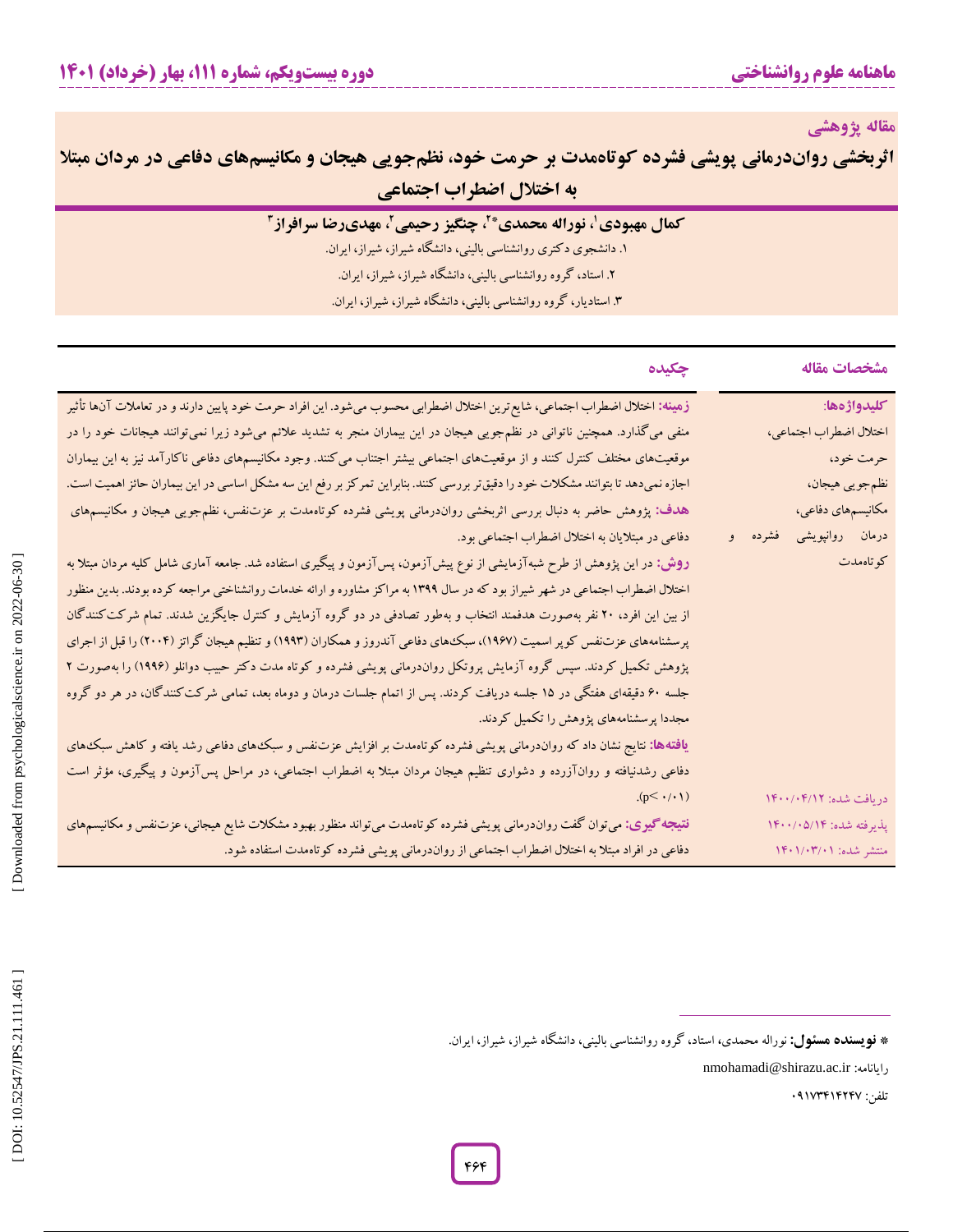### **مقدمه**

اضطراب اجتماعی یک پدیده با رشد سریع است که تصور میشود بهطور نامناسبی بر روی جوانان تأثیر میگذارد. اختالل اضطراب اجتماعی 1 SAD )بهعنوان ترس بیشازحد از قضاوت منفی دیگران و یکی از ( ناتوانکنندهترین شرایط بهداشت روانی محسوب میشود (مک انری و همکاران، 2411(. با توجه به اینکه اختالل اضطراب اجتماعی شایعترین اختالل اضطرابی محسوب میشود )بندلو و میکالیس، 2410(، توجه و درمان مشکلات روانشناختی اساسی در افراد مبتلا به این اختلال اهمیت<br>دارد.

عزتنفس پایین یکی از مشکلاتی است که افراد مبتلا به اختلال اضطراب اجتماعی با آن در کیر هستند. افراد دارای عزتنفس پایین اغلب تعاملات کمتری با دیگران دارند که مانع از گسترش روابط صمیمی یا حمایتی میشود که برای بهزیستی فرد اهمیت دارد )فاطیما، نازی و قایاس، 2417(. مطالعاتی رابطه عزتنفس و اضطراب اجتماعی را نشان دادهاند و بیان کردهاند که عزتنفس میتواند اضطراب اجتماعی را بهطور منفی پیشبینی کند )سیون، 2421؛ موراد، 2424؛ فاطیما و همکاران، 2417؛ تان و همکاران، 2416(.

از طرفی، نظمجویی هیجان، منجر به حفظ و تداوم اضطراب اجتماعی میشود (کوک و نوینس، ۲۰۲۱). نظم جویی هیجان به توانایی شناسایی و اصالح دقیق احساسات شخص اشاره دارد )آلدو و همکاران، 2414(. در اختالل اضطراب اجتماعی، نظمجویی هیجان وجود دارد )جارتیک، 2412؛ عباسی و همکاران، 2412؛ بشارت و همکاران، 1313(.

استفاده از مکانیسمهای دفاعی ناکار آمد از دیگر مشکلاتی است که افراد دچار اختلال اضطراب اجتماعی از آن استفاده می کنند. مکانیسمهای دفاعی به شناسایی ناهنجاریهای عاطفی، شناختی و رفتاری در شکل کیری و تداوم اختلالهای روانشناختی کمک می کند (بشارت، حافظی، رنجبر شیرازی و رنجبری، ۱۳۹۷). دفاعها راهبردهای روانشناختی ناخودا کاه هستند که برای مقابله با اضطراب، یعنی انتخاب منابع اجتماعی کمکی با هدف تعدیل موقعیت استرس (دهقان.نشادی و همکاران، ۲۰۲۰) و حفظ تصور مثبت از خود استفاده می شود. مطالعات نشان دادند که اضطراب اجتماعی با مکانیسمهای دفاعی توسعهنیافته رابطه مثبت و معنیداری دارد

 $\overline{\phantom{a}}$ 

(نصیری، دنیوی و دوستی، ۲۰۲۰؛ پاتریک، ۲۰۰۵). بررسی و کاهش این مکانیسمهای خاص در افراد مبتال به اضطراب اجتماعی میتواند بر روی

عالئم و مشکالت این افراد مؤثر واقع شود. یکی از درمانهایی که اخیراً مورد توجه پژوهشگران قرار گرفته رواندرمانی پویشی فشرده و کوتاهمدت<sup>۲</sup> (ISTDP) است. این درمان فرم کوتاهی از درمانهای متمرکز بر هیجان است که با ظرفیت روانی هر بیمار سازگار است و نقایص شناخت هیجان تحمل اضطراب، خود انعکاسی و عملکرد بین فردی را هدف قرار میدهد (عباس و تون، ۲۰۱۳). در<br>رواندرمانی پویشی فشرده کوتاهمدت درک فرد از خود، رویارویی، چالش و در کیری مستقیم، روشنسازی، حس کفایت و مهارتهای مساله کشایی و بسیاری از مهارتها برای بهبود وضعیت روانی مطلوب آموزش داده میشود )صریحی، معنویپور و صداقتیفرد، 1311(. ازآنجاکه این رواندرمانی پویشی فشرده و کوتاهمدت بر هیجانات و دفاعها تمرکز دارد، به نظر میرسد میتواند به افراد مبتال به اختالل اضطراب اجتماعی کمک کند.

شیوع باالی اختالل اضطراب اجتماعی و کیفیت پایین زندگی افرادی که به این اختلال مبتلا میشود، هزینههای مالی، خانواد کی و روانی بسیاری را بر این افراد متحمل می کند. حرمت خود پایین از ویژ گیهایی است که میتواند شرایط بیماران مبتال به اختالل اضطراب اجتماعی را وخیمتر کند و در تعامالت آنها تأثیر منفی داشته باشد. همچنین نظمجویی هیجان در این بیماران منجر به تشدید عالئم میشود زیرا نمیتوانند هیجانات خود را در موقعیتهای مختلف کنترل کنند و از موقعیتهای اجتماعی بیشتر اجتناب میکنند. وجود رفتارها و مکانیسمهای دفاعی ناکارآمد به این بیماران اجازه نمیدهد تا بتوانند مشکالت خود را دقیقتر ببیند، بررسی کنند و در جهت رفع آنها اقدام کنند. بنابراین تمرکز بر این سه ویژگی، که از جمله ویژگیهای اصلی هستند که بیماران مبتال به اختالل اضطراب اجتماعی از آن رنج میبرند حائز اهمیت است. مبانی نظری و ساختاری جلسات درمانی روان پویشی فشرده و کوتاهمدت به گونهای طراحی شده که تمرکز اصلی آن بر احساسات، اضطراب و مکانیسمهای دفاعی افراد است و احتماالٌ میتواند روشی مؤثری برای افزایش حرمت خود، کاهش 2 نظمجویی هیجان و مکانیسم دفاعی ناکارآمد در این بیماران باشد. بنابراین

<sup>&</sup>lt;sup>1</sup>. Social anxiety disorder

<sup>.</sup> Intensive Short -Term Dynamic Psychotherapy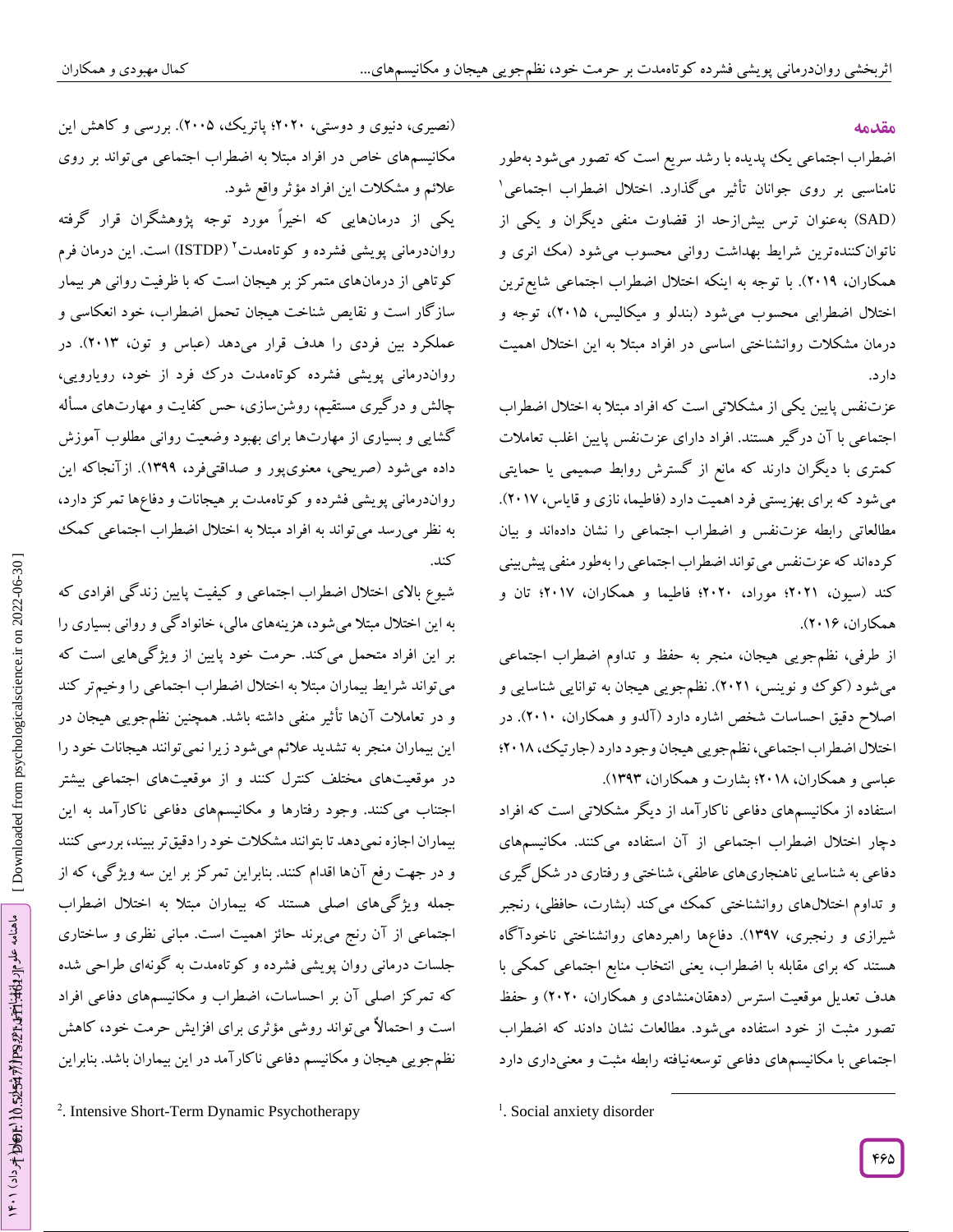پژوهش حاضر به دنبال پاسخ به این سؤال میباشد که آیا رواندرمانی پویشی فشرده کوتاهمدت بر عزتنفس، نظمجویی هیجان و مکانیسمهای<br>دفاعی بیماران مبتلا به اختلال اضطراب اجتماعی اثربخش است یا خیر؟

# **روش**

ラン

، بهار)خرداد( 111

، شماره 21

علوم روانشناختی، دوره ماهنامه

الف) طرح پژوهش و شرکت *ک*نندگان: پژوهش حاضر یک مطالعه کارآزمایی بالینی درمانی تصادفی سازی شده شبهآزمایشی از نوع پیش۱زمون، پس۱زمون و پیگیری است. جامعه اماری این پژوهش را مردان مبتلا به اختلال اضطراب اجتماعی تشکیل دادند که جهت دریافت خدمات تخصصی مشاوره و رواندرمانی به کلینیکهای مشاوره و خدمات روانشناختی شهر شیراز در سال ۱۳۹۹ مراجعه نموده، بودند. از آنجا که برای اجرای درمان کروهی، وجود ۸ تا ۱۲ نفر الزامی است (دلاور، ۱۳۹۸)، از بین این افراد ۲۰ نفر بصورت هدفمند انتخاب شدند. معیارهای ورود،<br>مردانی با رده سنی ۱۸ تا ۴۰ سال داشتند و تحصیلات نهم به بالا که تشخیص اختالل اضطراب اجتماعی را بر اساس مصاحبه تشخیصی با استفاده از ملاک های DSM5 توسط روانپزشک و یا روانشناس بالینی و مصاحبه بالینی توسط محقق دریافت کرده بودند، انتخاب شدند. همچنین افرادی که اختلالات روانی همراه دیگر، مصرف مواد مخدر یا الکل، مصرف دارو، شر کت همزمان در جلسات رواندرمانی فردی یا کروهی، سابقه بستری در بیمارستانهای روانپزشکی و غیبت بیش از سه جلسه داشتند از مطالعه حذف شدند. این افراد پرسشنامه های عزتنفس کوپر اسمیت، سبک های دفاعی و تنظیم هیجان کراتز را تکمیل کردند. سپس بهصورت تصادفی در گروه آزمایش و کنترل (هر گروه ۱۰ نفر) کمارده شدند. ده نفر افراد کروه آزمایش 10 جلسه رواندرمانی پویشی فشرده کوتاهمدت را که توسط پژوهشگر ارائه شده، بصورت دو جلسه در هفته، که مدت هر جلسه 64 دقیقه بود، بصورت انفرادی در مطب روانپزشکی د کتر ایرج هاشمزاده در شهر شیراز دریافت می کردند. ده نفر افراد شرکتکننده در گروه کنترل درمانی دریافت نکردند. پس از اتمام جلسات درمانی گروه آزمایش، هر دو کروه پرسشنامههای پژوهش را تکمیل کردند. پس از گدشت ۲ ماه از جلسات درمان گروه آزمایش، مجددا شرکتکنندگان هر دو گروه

پرسشنامهها را تکمیل کردند. جهت تجزیهوتحلیل اطالعات، نرمافزار مورد استفاده قرار و آمار استنباطی SPSS در دو سطح آمار توصیفی -26 گرفت. در بخش آمار توصیفی فراوانی، میانگین و انحراف معیار یا استاندارد و در بخش آمار استنباطی روش تحلیل واریانس مختلط استفاده شد.

# **ب( ابزار**

مصاحبه بالینی ساختاریافته بر اساس DSM-5' (SCID-5-CV): این مصاحبه ابزاری دقیق جهت تشخیص کداری است و نسخه پیشین آن را فرست و همکاران (۱۹۹۷) تهیه نمودهاند. پایایی این نوع مصاحبه که به SCID موسوم است دارای ضریب کاپای قابل قبول ۰/۷ گزارش شده است ۱۳۹۶). در این پژوهش از نسخه

SCID-5-CV (فرست و همکاران، ۲۰۱۶) استفاده میشود.<br>مقیاس عزتنفس کوپر اسمیت<sup>۲</sup> (SEI): این مقیاس توسط کوپر اسمیت (۱۹۶۷) ساخته شده و دارای ۵۸ سؤال دو گزینهای با گزینههای ً بلی ً و "خیر " است که هر فرد متناسب با وضعیت خود یکی از کزینهها را انتخاب می کند. ادموندسون و همکاران (۲۰۰۶) ضریب همسانی درونی ۰/۶۸ تا

۰/۹۰ را برای آزمون عزتنفس کوپر اسمیت کزارش کردهاند. پرسشنامه سبکههای دفاعی: پرسشنامه سبکههای دفاعی (آندروز و همکاران، ۱۹۹۳) نسخهای تجدیدنظر شده از مقیاس اصلی بوده که ۲۰ مقیاس فرعی با دو عبارت برای هر مقیاس یا دفاع، دارد. مکانیسمهای دفاعی به سه دسته تقسیم شدهاند: بالغ، نوروتیک و نابالغ. به دلیل این که دو مقیاس فرعی در نظر کرفته شده است، آلفای کرونباخ مقیاس ها متغیر است (از ۰/۴۲ تا ۰/۷۱۷).

پرسشنامه تنظیم هیجان گراتز<sup>۳</sup> (DERS): این مقیاس که در سال ۲۰۰۴ توسط کراتز و رومر تهیه شد شامل ۳۶ کویه و شش خرده مقیاس میباشد. این مقیاس همسانی درونی بالایی (۱۳۳) داشته و هر شش خرده مقیاس آن دارای آلفای کرونباخ بالاتر از ۰/۸۰میباشد. بهعلاوه پایایی ابزار با آزمون مجدد ۰/۸۸ میباشد. همچنین این ابزار روایی سازه و پیش بین قابل قبولی دارد )گراتز و رومر، 2444(.

<sup>3</sup>. Difficulties In Emotion Regulation Scale

<sup>2</sup>. Smith Self Esteem Inventory

 $\overline{\phantom{a}}$ <sup>1</sup>. Structured Clinical Interview for DSM-5 Disorders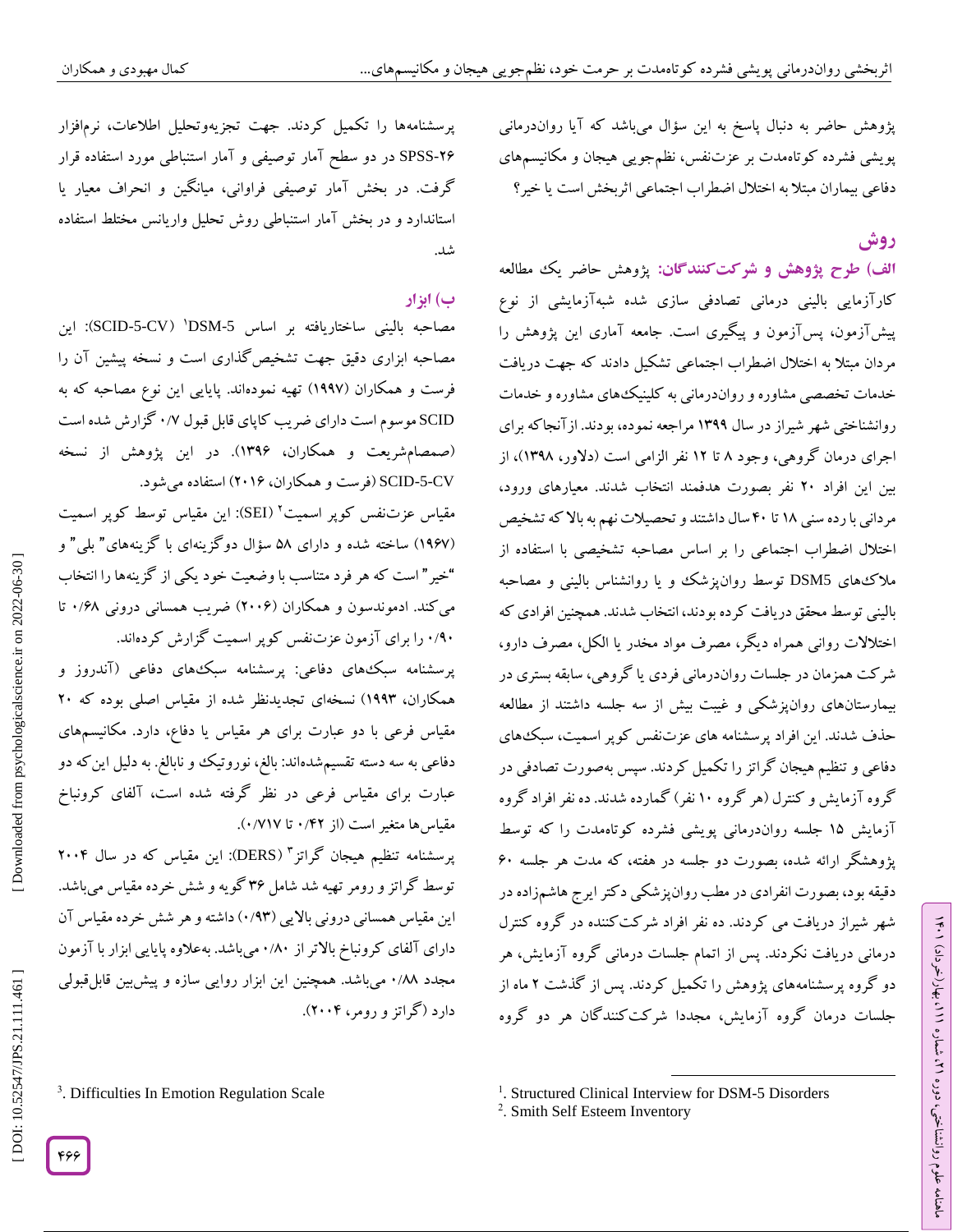| تكاليف                                                                   | محتوا                                                                                                                            | مراحل اجراي جلسات |
|--------------------------------------------------------------------------|----------------------------------------------------------------------------------------------------------------------------------|-------------------|
| پرسشگری بهمنظور کانونی سازی درون روانی<br>مشكل، فشار، چالش، تنظيم اضطراب | بیان قواعد اجرای جلسات درمانی و مصاحبه اولیه بهمنظور ارزیابی اولیه                                                               | اول               |
| چالش با دفاع، فشار، تنظیم اضطراب، مدل                                    | از این جلسه به بعد با توجه به مثلثهای تعارض و شخص و همچنین میزان مقاومت و                                                        |                   |
| تعدیل شده توالی پویشی                                                    | شکنندگی بیمار مداخلات متناسب به شرح زیر ارائه می گردد.                                                                           |                   |
| پرسشگری و وارسی مشکل                                                     | بیان مشکل هیجانی، مطرح کردن مثال روشن برای مشخص کردن احساسات و<br>دفاعهایی که برای اجتناب از احساسات به کار میبرد.               |                   |
| پرسشگری، فشار، چالش با دفاع                                              | تمرکز روی احساس و توجه به اضطراب و دفاعها، در صورت پایین بودن مقاومت و<br>نيز ظرفيت تحمل اضطراب بيمار تسهيل فرآيند تجربه احساسات |                   |
| تنظيم اضطراب، مدل تعديل شده                                              | در صورت ارزیابی بیمار و تشخیص بیمار شکننده استفاده از مدل مرحله مرحله                                                            |                   |
| فشار، چالش                                                               | کار روی دفاعها در صورت منحرف شدن بیمار از تجربه احساسات از طریق دفاعها                                                           | دوم و بعد         |
| رويارويى مستقيم                                                          | درصورت مقاومت آگاهانه استفاده از تکنیک رویارویی                                                                                  |                   |
| شناسایی، روشنسازی، مواجهه                                                | تجربه احساسات انتقالی نسبت به درمانگر هنگام ورود بیمار به مرحله مقاومت انتقالی                                                   |                   |
| تنظیم اضطراب، فشار، چالش با دفاع، تجربه کامل                             | احتمال قفل گشایی ناهشیار بیمار پس از تجربه احساسات انتقالی و در صورت منحرف                                                       |                   |
| احساس (شناختی، فیزیولوژی و میل رفتاری)                                   | شدن بیمار از تجربه احساساتش تکرار مراحل قبل                                                                                      |                   |
| متمرکز کردن بیمار روی جنبههای شناختی،                                    | تجربه تمام احساسات متعارض خشم، گناه، غم و عشق در فرآیند تجربه احساسات                                                            |                   |
| هیجانی و میل رفتاری، تاویل                                               | برای رسیدن به انسجام از طریق تاویل توسط درمانگر                                                                                  |                   |

## **. جلسات رواندرمانی پویشی فشرده کوتاهمدت )دوانلو، 1996( جدول1**

### **یافتهها**

سن شر کت کنند کان به طور میانگین ۲۹/۸۰ بوده است. هر دو کروه کنترل و آزمایش از نظر سنی یکسان سازی شده اند (۱۳۶۳ p= ۰/۳۶۳). اکثر افراد هر دو کروه کنترل و آزمایش فرزندی نداشتند (۶۵ درصد) و مابقی

حداقل یک و حدا کثر ۵ فرزند داشتند (۳۵ درصد). ۵۵ درصد از افراد شغل ازاد داشتند، ۳۰ درصد دانشجو، ۱۰ درصد کارمند و ۵ درصد بیکار بودند. در جدول ۲، میانگین و انحراف استاندارد متغیرهای پژوهش در سه مرحله پیش آزمون، پس آزمون و پیکیری برای دو کروه کنترل و آزمایش کزارش شده است.

### **مکانیسمهای دفاعی انحراف استاندارد حرمت خود، دشواری تنظیم هیجان و . میانگین و جدول2**

| انحراف استاندارد            | ميانگين                              | گروه   | زمان      | مقياس                        |
|-----------------------------|--------------------------------------|--------|-----------|------------------------------|
| 9/19                        | $1V/\Delta$                          | كنترل  | پیش آزمون |                              |
| $\Delta/77$                 | 17/9.                                | آزمايش |           |                              |
| 9/5.                        | $1/\sqrt{1}$                         | كنترل  |           |                              |
| 9/07                        | $\mathbf{r} \mathbf{r}/\mathbf{r}$ . | آزمايش | پسآزمون   | عزتنفس                       |
| 9/19                        | $Y \cdot / Y \cdot$                  | كنترل  |           |                              |
| A/F9                        | F.79.                                | آزمايش | پيگيري    |                              |
| $\Lambda/\Lambda\mathrm{V}$ | 171/9.                               | كنترل  |           |                              |
| 1.1.9                       | 170/T                                | آزمايش | پیشآزمون  |                              |
| $A/\tau$                    | 171/V                                | كنترل  |           |                              |
| A/Y                         | $9V/\Delta$                          | آزمايش | پسآزمون   | دشوارى تنظيم هيجان           |
| $\Lambda/\cdot\cdot$        | 17F/Y                                | كنترل  |           |                              |
| $\Lambda/9$ .               | $\Delta \mathcal{P}/\mathbf{r}$ .    | آزمايش | پيگيري    |                              |
| V/9V                        | 1797                                 | كنترل  |           |                              |
| 10/99                       | 171/7.                               | آزمايش | پیشآزمون  | مكانيسمهاى دفاعي رشد نايافته |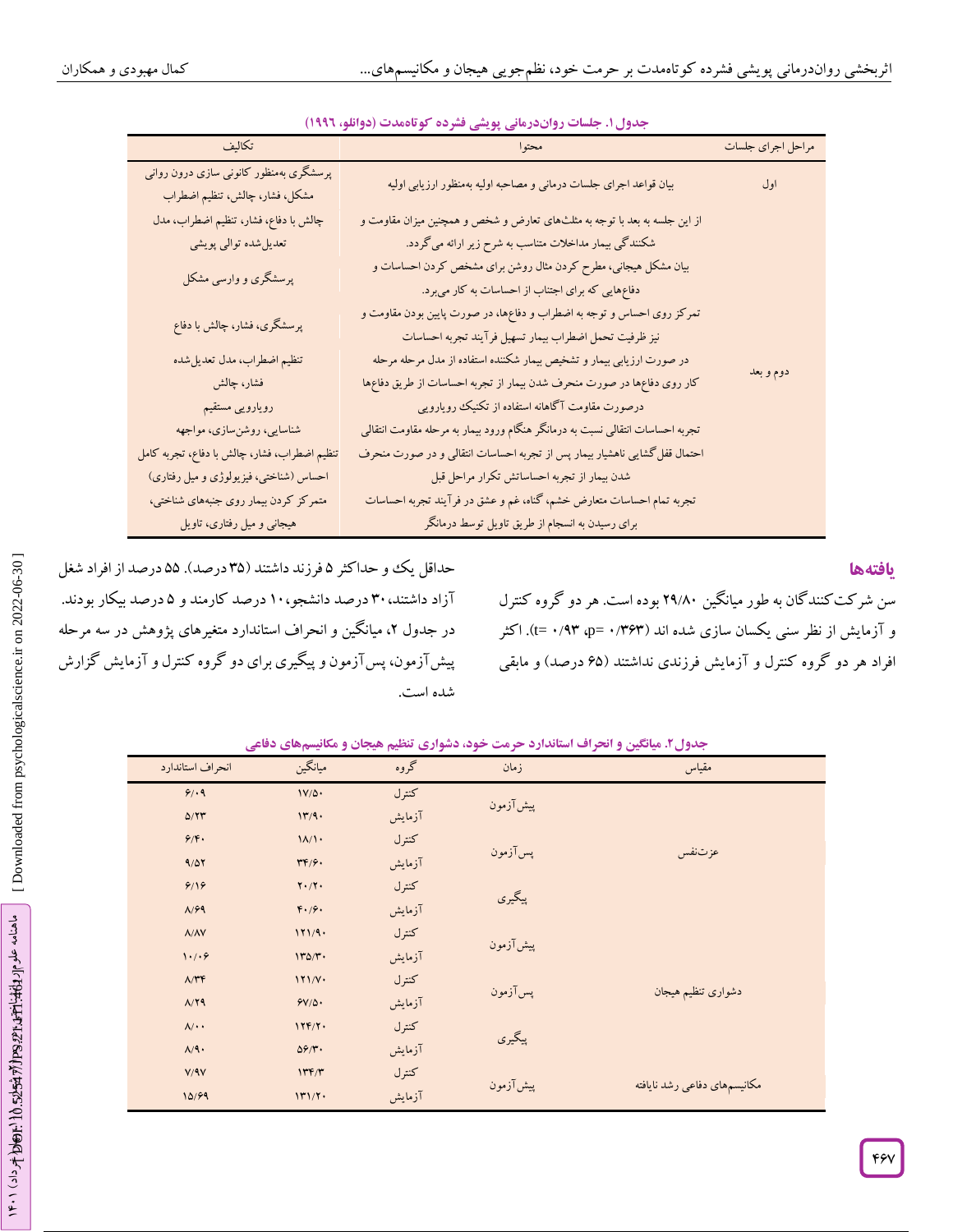| انحراف استاندارد        | ميانگين                             | گروه   | زمان      | مقياس                       |
|-------------------------|-------------------------------------|--------|-----------|-----------------------------|
| $\Lambda/\Delta V$      | $177/\lambda$                       | كنترل  | پسآزمون   |                             |
| $V/\hat{r}$             | $\Lambda$ 9/۳.                      | آزمايش |           |                             |
| 1.7.7                   | 170/9.                              | كنترل  |           |                             |
| 9/5                     | 4V/1                                | آزمايش | پيگيري    |                             |
| F/17                    | $T\Delta/9$ .                       | كنترل  |           |                             |
| 9/97                    | $\mathsf{r}\mathsf{r}/\mathsf{r}$ . | آزمايش | پیش آزمون |                             |
| $F/F\Delta$             | $r\Delta/\tau$ .                    | كنترل  |           |                             |
| F/F1                    | $\Delta \cdot / 9 \cdot$            | آزمايش | پسآزمون   | مكانيسمهاى دفاعي رشد يافته  |
| F/FY                    | $Y\Delta/Y$ .                       | كنترل  |           |                             |
| $\Delta/\Upsilon\Delta$ | $\Delta Y/\mathfrak{F}$ .           | آزمايش | پيگيري    |                             |
| $\Delta$ /99            | $FT/1$ .                            | كنترل  |           |                             |
| F/FQ                    | $f\Lambda/\Lambda$                  | آزمايش | پیش آزمون |                             |
| $\Delta$ /97            | $FY/\Lambda$                        | كنترل  |           |                             |
| $\Delta/\Upsilon$       | T1/T                                | آزمايش | پسآزمون   | مکانیسمهای دفاعی روان آزرده |
| 9/7                     | $FT/T$ .                            | كنترل  |           |                             |
| 9/7                     | $\mathbf{r} \cdot \mathbf{v} \cdot$ | آزمايش | پيگيري    |                             |

متغیرهای عزتنفس و نظمٖجویی هیجان برقرار نیست (۰/۰۵>). فرض کرویت نیز برای حرمت خود برقرار است (p> ۰/۰۵ اما در بقیه موارد برقرار نیست. بنابراین در مواردی که فرض کرویت برقرار نیست (۰/۰۵ >p). نتایج اثرات درون گروهی تحت تصحیح گرینهاوس گیسر گزارش شده است. اثرات درونگروهی یافتههای پژوهش در جدول 6 نشان داده شده است.

ابتدا پیشفرضهای انجام آزمون تحلیل واریانس مورد بررسی قرار گرفت. آزمون کولمو کروف –اسمیرنف که نشان میدهد فرض نرمال بودن است، برای تمامی متغیرهای عزتنفس، نظمجویی هیجان و مکانیسمهای دفاعی برقرار است (۰/۰۵ <p). آزمون لون نشان میدهد که فرض همگنی واریانس نیز در مرحله پیگیری برای تمامی متغیرهای عزتنفس، نظمجویی هیجان و مکانیسمهای دفاعی (به جز مکانیسمهای دفاعی روان آزرده) برقرار است (۰/۰۵–p>). در مرحله پس آزمون فرض همگنی واریانس برای

|  |  | جدول۳. یافتههای مربوط به آزمون اثرات درونگروهی چندمتغیره حرمت خود، تنظیم هیجان و مکانیسمهای دفاعی |  |  |
|--|--|---------------------------------------------------------------------------------------------------|--|--|
|--|--|---------------------------------------------------------------------------------------------------|--|--|

| ضر یب اتای جز ئی                   | P                       | درجه آزادی خطا | درجه آزادي فرضيه         | $\mathbf{F}$         | مقدار             | اثرات درون گروهي |           |
|------------------------------------|-------------------------|----------------|--------------------------|----------------------|-------------------|------------------|-----------|
| $\cdot$ / $\vee$ $\triangle$       | $\cdot/\cdot\cdot\cdot$ | $99/$          | 1.7                      | $Y \cdot / Y \Delta$ | $1/\Delta$        | اثر ييلاي        |           |
| $\cdot$ / $\wedge$ $\wedge$ $\vee$ | $\cdot/\cdot\cdot\cdot$ | $55$           | 1.7                      | 0.7491               | $\cdot$ / $\cdot$ | لامىداي ويلكز    |           |
| .79FV                              | $\cdot/\cdot\cdot\cdot$ | 97/            | 1.7                      | 117/15V              | 39/799            | اثر هتلينگ       | ز مان     |
| .79Y                               | $\cdot/\cdot\cdot\cdot$ | $rr$           | $\Delta/\cdot\cdot\cdot$ | Y''''/Y'             | $T\Delta/TT9$     | بزرگترین ریشهروی |           |
| $\cdot$ /V \ $\wedge$              | $\cdot/\cdot\cdot\cdot$ | $99/$          | $\mathcal{N}$            | 19/117               | 1/FY9             | اثر ييلاي        |           |
| .1119                              | $\cdot/\cdot\cdot\cdot$ | $9F/$          | 1.7                      | F9/FY.               | .7.10             | لامبداي ويلكز    |           |
| .45A                               | $\cdot/\cdot\cdot\cdot$ | 97/            | 1.7                      | 117/100              | 49/6.0            | اثر هتلينگ       | زمان*گروه |
| .79Y                               | $\cdot/\cdot\cdot\cdot$ | $rr$           | $\Delta/\cdot\cdot\cdot$ | 7741099              | 30/041            | بزرگترین ریشهروی |           |

از مؤلفههای حرمت خود، تنظیم هیجان و سبک های دفاعی در پیش آزمون، پسآزمون و پیگیری اختالف معنیداری وجود دارد. یکی

با توجه به جدول ۳، آماره لامبدای ویلکز نشان میدهد که اثر اصلی زمان در حالت چندمتغیره معنادار است بدین معنا که حداقل بین میانگین نمره ラン

، بهار)خرداد( 111

، شماره 21

علوم روانشناختی، دوره ماهنامه

۴۶۸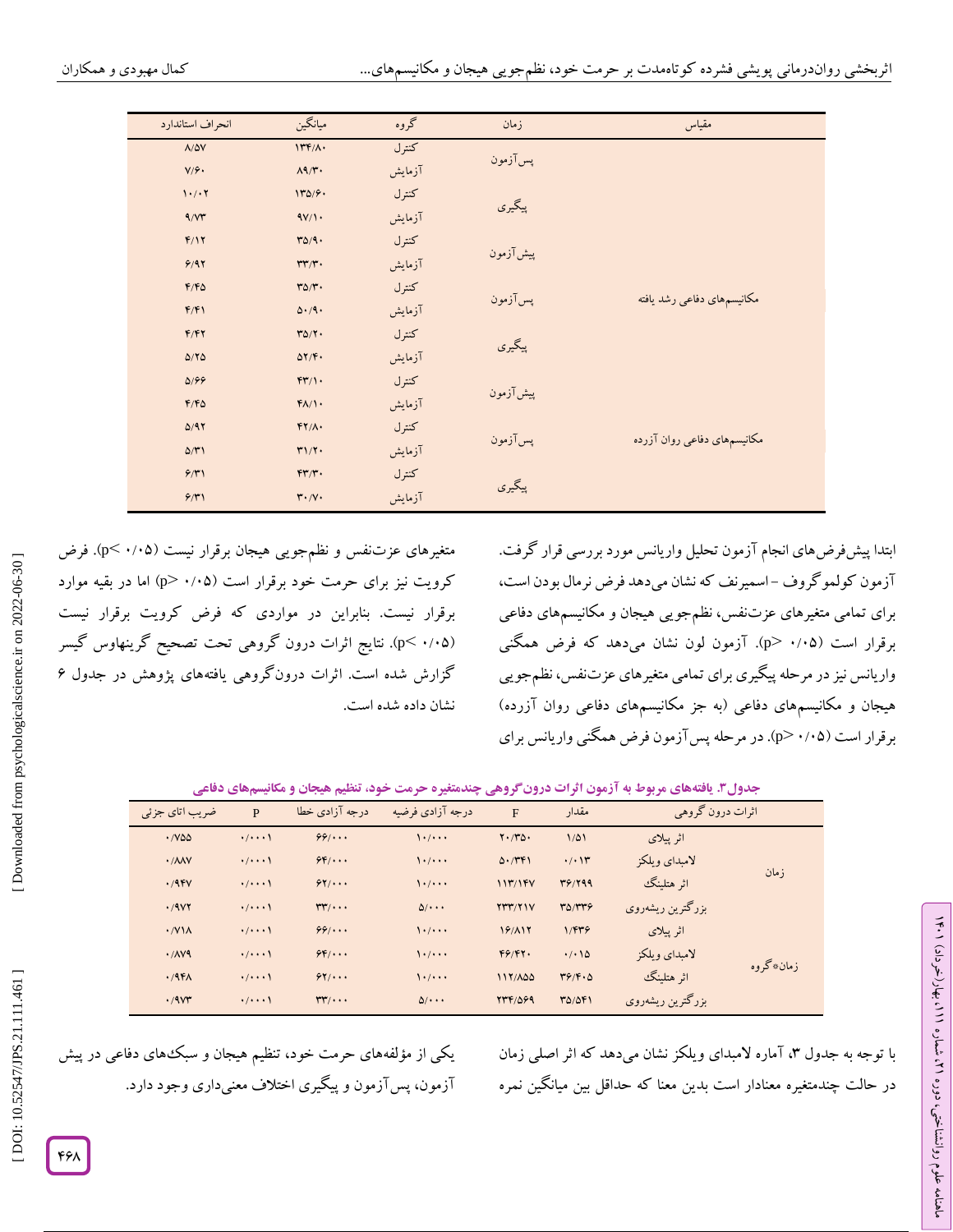زمان را در گروه های کنترل و آزمایش به شکل جداگانه بررسی میکنیم (جدول ۵ و ۶).

یافتهها نشان میدهد که اثر متقابل بین زمان و گروه در حالت چند متغیره (جدول ۳) و تک متغیره (جدول ۴) وجود داشته است. بنابراین تأثیر عامل

| ضریب اتای جزئی        | P                       | $\mathbf{F}$                    | مقدار         | اثرات درون گروهي              |           |
|-----------------------|-------------------------|---------------------------------|---------------|-------------------------------|-----------|
| $\cdot$ / $\wedge$ ۳) | $\cdot/\cdot\cdot\cdot$ | $\Lambda\Lambda/\Upsilon$ 19    | تحت فرض كرويت |                               |           |
| $\cdot$ / $\wedge$ ۳) | $\cdot/\cdot\cdot\cdot$ | $\Lambda\Lambda/\Upsilon$ 19    | گرينھاوس-گيسر | حرمت خود                      |           |
| .195                  | $\cdot/\cdot\cdot\cdot$ | 490/191                         | تحت فرض كرويت |                               |           |
| .195                  | $\cdot/\cdot\cdot\cdot$ | 490/191                         | گرينھاوس-گيسر | تنظيم هيجان                   |           |
| .94.                  | $\cdot/\cdot\cdot\cdot$ | $T\Lambda/T$ ۹۳                 | تحت فرض كرويت | رشد نابافته                   |           |
| .94.                  | $\cdot/\cdot\cdot\cdot$ | $T\Lambda/T$ ۹۳                 | گرينھاوس-گيسر |                               | ز مان     |
| .711                  | $\cdot/\cdot\cdot\cdot$ | $V\Lambda/Y\Delta \mathfrak{F}$ | تحت فرض كرويت |                               |           |
| .711                  | $\cdot/\cdot\cdot\cdot$ | $V$ $V$ $V$ $\Delta$ $F$        | گرينھاوس-گيسر | مکانیسمهای دفاعی<br>رشد يافته |           |
| $\cdot$ / $VVV$       | $\cdot/\cdot\cdot\cdot$ | 97/98A                          | تحت فرض كرويت |                               |           |
| $\cdot$ / $VVV$       | $\cdot/\cdot\cdot\cdot$ | 97/961                          | گرينھاوس-گيسر | روان آزرده                    |           |
| $\cdot$ / $V$ $V$ $9$ | $\cdot/\cdot\cdot\cdot$ | 54/160                          | تحت فرض كرويت |                               |           |
| $\cdot$ / $V$ $V$ $9$ | $\cdot/\cdot\cdot\cdot$ | 54/60                           | گرينھاوس-گيسر | حرمت خو د                     |           |
| .1990                 | $\cdot/\cdot\cdot\cdot$ | F99/9V9                         | تحت فرض كرويت |                               |           |
| .1990                 | $\cdot/\cdot\cdot\cdot$ | F99/9V9                         | گرينھاوس-گيسر | تنظيم هيجان                   |           |
| .74.9                 | $\cdot/\cdot\cdot\cdot$ | FT/T19                          | تحت فرض كرويت | , شد نا یافته                 | زمان*گروه |
| .74.9                 | $\cdot/\cdot\cdot\cdot$ | FT/T19                          | گرينھاوس-گيسر |                               |           |
| .118                  | $\cdot/\cdot\cdot\cdot$ | $\Lambda$ F/V $\cdot \Lambda$   | تحت فرض كرويت |                               |           |
| .718                  | $\cdot/\cdot\cdot\cdot$ | $\Lambda$ F/V $\cdot \Lambda$   | گرينھاوس-گيسر | مکانیسمهای دفاعی<br>رشد يافته |           |
| · /VVQ                | $\cdot/\cdot\cdot\cdot$ | 55/1.1                          | تحت فرض كرويت |                               |           |
| · /VVQ                | $\cdot/\cdot\cdot\cdot$ | $9Y/\cdot$ $\Lambda$            | گرينھاوس-گيسر | روان آزرده                    |           |

جدول£. یافتههای مربوط به آزمون اترات درونگروهی تک متغیره حرمت خود، تنظیم هیجان و مکانیسمهای دفاعی

|  | جدول٥. یافتههای مربوط به آزمون مقایسه زوجی حرمت خود، تنظیم هیجان و مکانیسمهای دفاعی در دو گروه آزمایش و کنترل |  |  |  |
|--|---------------------------------------------------------------------------------------------------------------|--|--|--|
|--|---------------------------------------------------------------------------------------------------------------|--|--|--|

|                      | فاصله اطمنان ۹۵ درصد    |                          | خطاى               | اختلاف                    | گروه ۲ | گروه ۱ | زمان      | مقياس                           |
|----------------------|-------------------------|--------------------------|--------------------|---------------------------|--------|--------|-----------|---------------------------------|
| كران ىالا            | كران پايين              | $\mathbf P$              | استاندار د         | ميانگين                   |        |        |           |                                 |
| $\Lambda/9$ .        | $-1/VF$                 | .1Vf                     | $Y/\Delta fY$      | $\mathbf{r}/\mathbf{r}$ . | آزمايش | كنترل  | پیشآزمون  |                                 |
| $-\lambda/\lambda V$ | $-YF/Y$                 | $\cdot/\cdot\cdot\cdot$  | 31979              | $-19/0*$                  | آزمايش | كنترل  | پسآزمون   | حرمت خو د                       |
| $-117/T1$            | $-YV/F\Lambda$          | $\cdot/\cdot\cdot\cdot$  | r/rv.              | $-Y \cdot /F^*$           | آزمايش | كنترل  | پيگيري    |                                 |
| $-F/F\Lambda F$      | $-77/79$                | $\cdot/\cdot\cdot\Delta$ | F/ Y F F           | $-147$                    | آزمايش | كنترل  | پیش آزمون |                                 |
| 97/11                | F/KN                    | $\cdot/\cdot\cdot\cdot$  | $T/Y$ 19           | $\Delta F/Y^*$            | آزمايش | كنترل  | يس آزمون  | دشوارى تنظيم هيجان              |
| VO/AFV               | 09/900                  | $\cdot/\cdot\cdot\cdot$  | T/VMT              | $9Y/9*$                   | آزمايش | كنترل  | پيگيري    |                                 |
| 1F/Y4V               | $-\lambda/\Delta$ 9 $V$ | $\cdot/\Delta$           | <b>D/DGV</b>       | $\mathbf{r}/\mathbf{1}$   | آزمايش | كنترل  | پیش آزمون |                                 |
| 07/117               | <b><i>TV/AAV</i></b>    | $\cdot/\cdot\cdot\cdot$  | 7/974              | $FO/O^*$                  | آزمايش | كنترل  | پس آزمون  | رشد نايافته                     |
| FV/VAT               | Y9/Y1V                  | $\cdot/\cdot\cdot\cdot$  | F/F19              | $Y/\Delta^*$              | آزمايش | كنترل  | پيگيري    |                                 |
| $-11/7$ ۳V           | $-19/09$                | $\cdot/\cdot\cdot\cdot$  | 1/9AY              | $-10/F$ *                 | آزمايش | كنترل  | پیش آزمون |                                 |
| $-11/7$ TV           | $-19/09$                | $\cdot/\cdot\cdot\cdot$  | 1/9AY              | $-10/F$ *                 | آزمايش | كنترل  | پسآزمون   | مكانيسمهاى<br>رشديافته<br>دفاعی |
| $-17/99.$            | $-Y1/Y9$                | $\cdot/\cdot\cdot\cdot$  | Y/1V1              | $-1V/Y^*$                 | آزمايش | كنترل  | پيگيري    |                                 |
| $-1/7$               | $-9/4$                  | $\cdot/\cdot f$          | $Y/Y\Lambda$       | $-\Delta^*$               | آزمايش | كنترل  | پیشآزمون  |                                 |
| 19/NN                | 9/7'                    | $\cdot/\cdot\cdot\cdot$  | $Y/\Delta 1\Delta$ | $11/9*$                   | آزمايش | كنترل  | پس آزمون  | روان آزرده                      |
| 11/077               | 9/90                    | $\cdot/\cdot\cdot\cdot$  | Y/AY               | $17/9*$                   | آزمايش | كنتر ل | پيگيري    |                                 |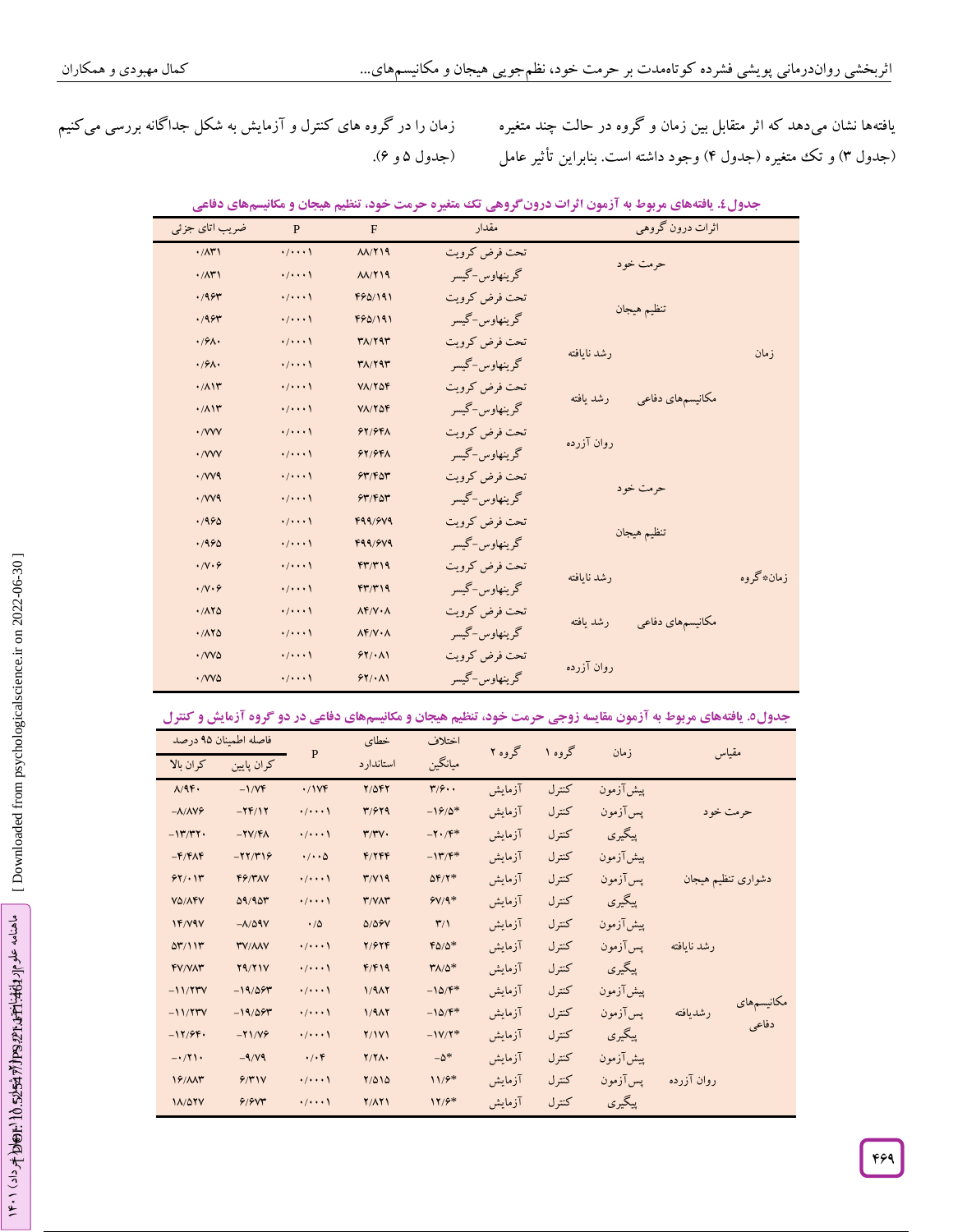| فاصله اطمينان ٩٥ درصد             |                                                |                         | خطاى استاندارد                                                | اختلاف ميانگين                       | گروه      |               |        |                          |
|-----------------------------------|------------------------------------------------|-------------------------|---------------------------------------------------------------|--------------------------------------|-----------|---------------|--------|--------------------------|
| كران بالا                         | كران پايين                                     | $\mathbf{p}$            |                                                               |                                      |           | زمان          |        | مقياس                    |
| $T/TV\Delta$                      | $-F/\Delta V\Delta$                            | $\cdot$ /V              | 1/A97                                                         | $-19$                                | پس آزمون  |               |        |                          |
| $\cdot/\lambda\lambda\Delta$      | $-Y/Y\Lambda\Delta$                            | $\cdot/1$               | $1/V \cdot V$                                                 | $-Y/V$                               | پيگيري    | پیش آزمون     | كنترل  |                          |
| $F/\Delta V\Delta$                | $-\mathbf{r}/\mathbf{r}$ va                    | $\cdot$ /V              | 1/A97                                                         | $\cdot$ / $\epsilon$                 | پیشآزمون  |               |        |                          |
| $\cdot$ /٣۴١                      | $-F/\Delta F$                                  | $\cdot/\cdot \wedge$    | 1/197                                                         | $-Y/1$                               | پيگيري    | پسآزمون       |        |                          |
| $-19/170$                         | $-YF/FV\Delta$                                 | $\cdot/\cdot\cdot\cdot$ | 1/A97                                                         | $-Y \cdot /V^*$                      | پسآزمون   |               |        | عزتنفس                   |
| $-YY/110$                         | $-\mathbf{r} \cdot / \mathbf{Y} \wedge \Delta$ | $\cdot/\cdot\cdot\cdot$ | $1/V \cdot V$                                                 | $-79/ V^*$                           | پيگيري    | پیش آزمون     |        |                          |
| <b>TF/9VQ</b>                     | 19/170                                         | $\cdot/\cdot\cdot\cdot$ | 1/A97                                                         | $Y \cdot / Y^*$                      | پیشآزمون  |               | آزمايش |                          |
| $-\frac{1}{2}$                    | $-\lambda/\mathfrak{FP}$                       | $\cdot/\cdot\cdot\cdot$ | 1/197                                                         | $-\hat{z}^*$                         | پيگيري    | پسآزمون       |        |                          |
| 0/160                             | $-F/VP0$                                       | $\cdot/9$               | $Y/Y\Delta f$                                                 | $\cdot/7$                            | پسآزمون   |               |        |                          |
| Y/YYY                             | $-\frac{9}{11}$                                | $\cdot/7$               | Y/10Y                                                         | $-Y/Y$                               | پيگيري    | پیش آزمون     | كنترل  |                          |
| F/VPQ                             | $-0/160$                                       | $\cdot/9$               | $Y/Y\Delta Y$                                                 | $-1/7$                               | پیش آزمون |               |        |                          |
| $-1/19A$                          | $-F/\Lambda \cdot Y$                           | $\cdot/\cdot7$          | 1/199                                                         | $-Y/\Delta^*$                        | پيگيري    | پس آزمون      |        |                          |
| VY/VFA                            | 94/100                                         | $\cdot/\cdot\cdot\cdot$ | $Y/Y\Delta Y$                                                 | $Y/\Lambda$                          | پسآزمون   |               |        | دشوارى تنظيم هيجان       |
| $\Lambda$ ۳/۵۲۳                   | <b>VF/FVV</b>                                  | $\cdot/\cdot\cdot\cdot$ | Y/10Y                                                         | $V$ ۹ $*$                            | پيگيري    | پیش آزمون     | آزمايش |                          |
| $-91/\lambda\Delta\Delta$         | $-VY/VFA$                                      | $\cdot/\cdot\cdot\cdot$ | $Y/Y\Delta f$                                                 | $-9V/\Lambda^*$                      | پیشآزمون  |               |        |                          |
| 11/0.1                            | $\Lambda/\Lambda$ ٩ $\Lambda$                  | $\cdot/\cdot\cdot\cdot$ | 1/199                                                         | $11/7*$                              | پيگيري    | پسآزمون       |        |                          |
| $\Delta/VV$ F                     | 9/VP                                           | $\cdot/\Lambda$         | $Y/9\lambda$                                                  | $-1/\Delta$                          | پسآزمون   | پیش آزمون     |        |                          |
| F/97F                             | $-V/779$                                       | .19                     | $Y/\Lambda Y$                                                 | $-1/\tau$                            | پيگيري    |               | كنترل  |                          |
| 9/VP                              | $-\Delta/VVF$                                  | $\cdot/\Lambda$         | $Y/9\lambda$                                                  | $\cdot/\Delta$                       | پیشآزمون  | پسآزمون       |        | مكانيسمهاى               |
| 1/Y11                             | $-\mathbf{r}/\mathbf{r}$                       | $\cdot$ / $\Delta$      | 1/190                                                         | $-\cdot/\lambda$                     | پيگيري    |               |        | دفاعي رشد                |
| $f/\sqrt{V}$                      | 30/797                                         | $\cdot/\cdot\cdot\cdot$ | $Y/9\lambda$ ۶                                                | $f1/9$ *                             | پسآزمون   | پیش آزمون     |        | نايافته                  |
| $F/\cdot YF$                      | <b>YA/1V9</b>                                  | $\cdot/\cdot\cdot\cdot$ | $Y/\Lambda Y$                                                 | $\mathsf{Y} \mathsf{F}/\mathsf{I}^*$ | پيگيري    |               | آزمايش |                          |
| $-70/979$                         | $-F$ $\Lambda$ / $V$ $F$                       | $\cdot/\cdot\cdot\cdot$ | $Y/9\lambda$ ۶                                                | $-F1/9*$                             | پیشآزمون  | پس آزمون      |        |                          |
| $-\Delta/\Upsilon\Lambda$ 9       | $-1.7911$                                      | $\cdot/\cdot\cdot\cdot$ | 1/190                                                         | $-V/\Lambda^*$                       | پیگیری    |               |        |                          |
| $F/7T\Lambda$                     | $-\mathbf{r}/\mathbf{r}$                       | $\cdot/\Lambda$         | <b>1/ATV</b>                                                  | $\cdot$ /۴                           | پسآزمون   | پیش آزمون     |        |                          |
| 0/0.90                            | $-\frac{1}{2}$                                 | $\cdot$ /V              | $Y/\cdot Y$                                                   | $\cdot$ /V                           | پيگيري    |               | كنترل  |                          |
| $\mathbf{r}/\mathbf{r}\mathbf{r}$ | $-F/77\lambda$                                 | $\cdot/\Lambda$         | <b>1/ATV</b>                                                  | $-\cdot$ /۴                          | پیشآزمون  | پس آزمون      |        |                          |
| 1/991                             | $-1/T91$                                       | $\cdot$ /V              | $\cdot/\Lambda\cdot\Delta$                                    | $\cdot$ /۳                           | پيگيري    |               |        | مكانيسمهاى<br>مكانيسمهاى |
| $-117/197$                        | $-Y1/FY$                                       | $\cdot/\cdot\cdot\cdot$ | $1/\lambda$ YV                                                | $-1V/F$ *                            | پسآزمون   |               |        | دفاعى رشد يافته<br>دفاعى |
| $-14/44$                          | $-77/96$                                       | $\cdot/\cdot\cdot\cdot$ | $\mathbf{Y}/\boldsymbol{\cdot}\mathbf{V}\boldsymbol{\Lambda}$ | $-19/1*$                             | پيگيري    | پیشآزمون<br>' | آزمايش |                          |
| Y1/FYA                            | $-17/197$                                      | $\cdot/\cdot\cdot\cdot$ | <b>1/ATV</b>                                                  | $1V/F$ *                             | پیشآزمون  | پسآزمون       |        |                          |
| .7191                             | $-\frac{1}{2}$                                 | $\cdot/\cdot$ Y         | $\cdot/\Lambda\cdot\Delta$                                    | $-1/\Delta$                          | پیگیری    |               |        |                          |
| $\mathbf{r}/\mathbf{r}$           | $-Y/ V \Lambda$                                | $\cdot/\Lambda$         | 1/499                                                         | $\cdot$ /۳                           | پسآزمون   |               |        |                          |
| $Y/9\lambda$                      | $-\mathbf{r}/\mathbf{r}$                       | $\cdot/\Lambda$         | 1/01V                                                         | $-1/7$                               | پيگيري    | پیشآزمون<br>' | كنترل  |                          |
| Y/YAY                             | $-\mathbf{r}/\mathbf{r}$                       | $\cdot/\Lambda$         | 1/299                                                         | $-\cdot$ /۳                          | پیش آزمون | پس آزمون      |        |                          |
| .7099                             | $-1/099$                                       | $\cdot$ /٣              | .7017                                                         | $-\cdot/\Delta$                      | پیگیری    |               |        | مكانيسمهاى<br>دفاعي روان |
| 19/911                            | 17/A19                                         | $\cdot/\cdot\cdot\cdot$ | 1/499                                                         | $19/9*$                              | پسآزمون   |               |        | آزرده                    |
| $Y \cdot / \Delta \Lambda$        | 1F/Y1F                                         | $\cdot/\cdot\cdot\cdot$ | 1/01V                                                         | $1V/F$ *                             | پيگيري    |               | آزمايش |                          |
| $-17/19$                          | $-19/911$                                      | $\cdot/\cdot\cdot\cdot$ | 1/499                                                         | $-19/9*$                             | پیشآزمون  | پسآزمون       |        |                          |
| 1/099                             | $-1/099$                                       | $\cdot$ /۳              | .7011                                                         | $\cdot/\Delta$                       | پيگيري    |               |        |                          |

### **مکانیسمهای دفاعی در عامل زمان . یافتههای مربوط به آزمون مقایسه زوجی حرمت خود، تنظیم هیجان و جدول6**

ラン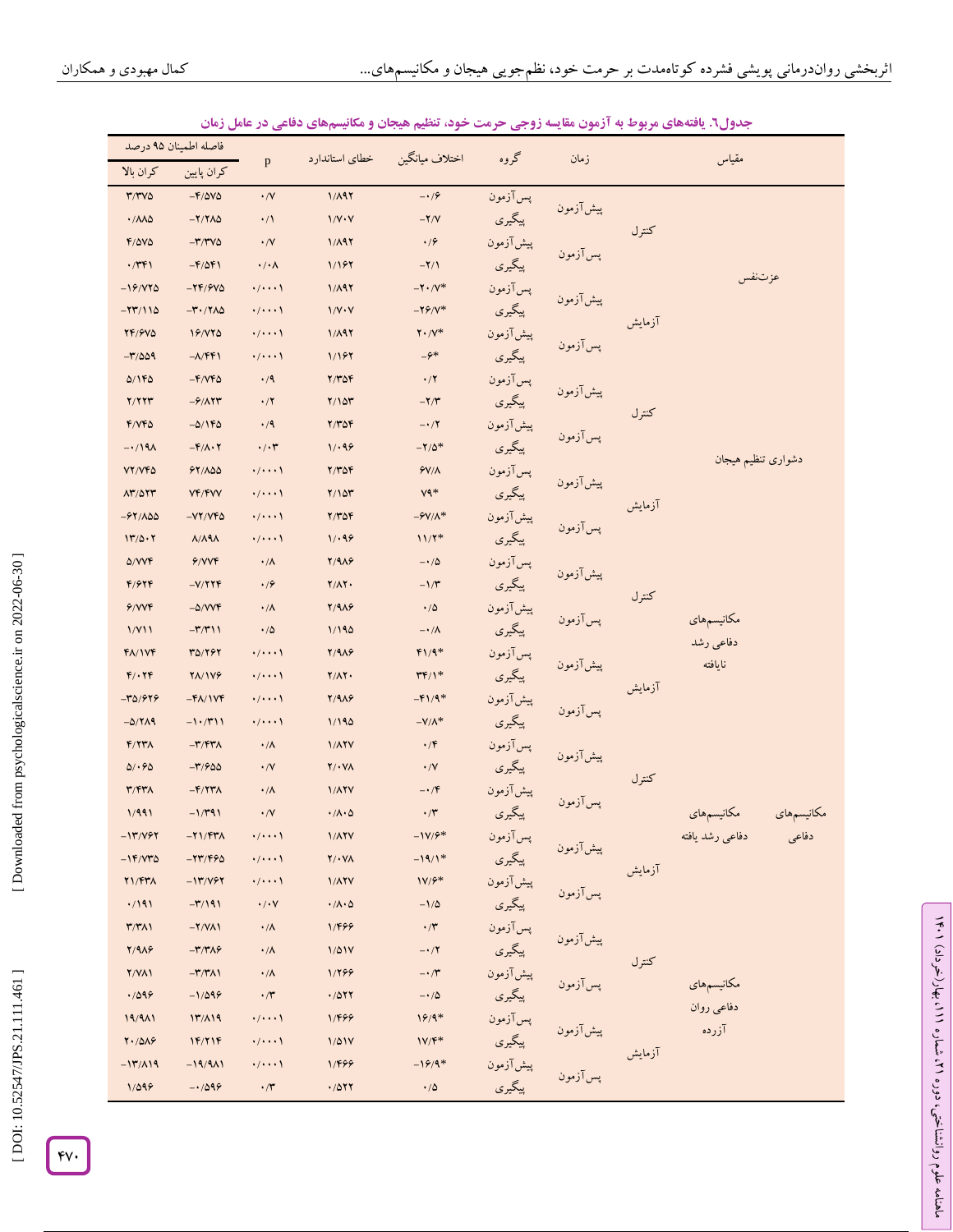همانطور که نتایج جدول ۵ و ۶ نشان میدهد، در مرحله پس[زمون و پیگیری میزان حرمت خود در کروه آزمایش با اختلاف معنیداری بیشتر از کروه کنترل بوده است. در مقیاس دشواری تنظیم هیجان در مرحله پس ازمون و پیکیری نمره کروه آزمایش با اختلاف معناداری کمتر از کروه کنترل بوده است. میزان دشواری تنظیم هیجان در پس ازمون و پیگیری کاهش معنی داری نسبت به پیش آزمون داشته است. اما نمره مرحله پیکیری اختلاف معنیداری با نمره مرحله پس[زمون نداشته است. در مقیاس مکانیسمهای رشد نایافته و روان1زرده، در مرحله پس[زمون و پیگیری نمره کروه آزمایش با اختلاف معناداری کمتر از کروه کنترل بوده است. میزان این مکانیسم رشدنیافته در پس ازمون و پیگیری کاهش معنیداری نسبت به پیش ازمون داشته است اما این اختلاف در مکانیسم روان۱ازرده دیده نشد. در مقیاس مکانیسمهای رشد یافته، در مرحله پسآزمون و پیگیری نمره کروه آزمایش با اختلاف معناداری بیشتر از کروه کنترل بوده است. میزان مقیاس رشد یافته در پس آزمون و پیگیری افزایش معنیداری نسبت به پیش ازمون داشته است. اما اختلاف معنیداری بین پس ازمون و پیکیری مشاهده نشده است.

# **ی نتیجهگیر بحث و**

پژوهش حاضر با هدف بررسی اثربخشی رواندرمانی پویشی فشرده کوتاهمدت بر عزتنفس، نظمجویی هیجان و مکانیسمهای دفاعی بیماران مبتال به اختالل اضطراب اجتماعی انجام شد. نتایج تحلیل واریانس مختلط نشان داد که رواندرمانی پویشی فشرده کوتاهمدت منجر به افزایش عزتنفس، کاهش دشواری تنظیم هیجان، کاهش مکانیسمهای دفاعی رشد نایافته و روانآزرده و افزایش مکانیسمهای دفاعی رشد یافته در بیماران مبتال به اختالل اضطراب اجتماعی میشود. این یافتهها با پژوهشهای رحمانی و همکاران (۲۰۲۰)، مهدوی و همکاران (۲۰۱۹)، فردریکسون، مسینا و گروسی (۲۰۱۸) و ملدونادو و همکاران (۲۰۱۳) همسو می باشد.

در تبیین این یافته میتوان بیان کرد که عزتنفس بهعنوان احساس ارزشمند بودن تعریف میشود و هنگامیکه فرد در معرض تهدید مانند پیشبینی شوکهای دردناک یا تصاویر مرگ باشد وی را در برابر اضطراب محافظت میکند. در افراد مبتال به اضطراب اجتماعی به دلیل وجود ترس

و پیش بینیهای فاجعهآمیز دائمی عزتنفس کاهش می یابد (گرینبرگ و همکاران، 1112(. رواندرمانی پویشی فشرده و کوتاهمدت پیشبینی آینده را نوعی مکانیسمدفاعی میداند و به این افراد کمک میکند تا بتوانند سطوح این پیشبینیهای مکرر را کاهش دهند و در محیطهای اجتماعی حضور یابد. حضور به وی کمک میکند تا احساس توانمندی و ارزشمند بودن داشته باشد و عزتنفس وی افزایش مییابد.

در تبیین تأیید اثربخشی رواندرمانی پویشی کوتاهمدت فشرده بر نظمجویی هیجان میتوان بیان کرد که افراد مبتال به اختالل اضطراب اجتماعی نمیتوانند هیجانات خود را به شیوه مناسب تنظیم کنند. در افراد مبتال به اضطراب اجتماعی، شناسایی شرایط اجتماعی بهعنوان آسیبزا منجر به اضطرابزایی میشود که فرد توانایی شناخت و کنترل آن را ایجاد شرایط ندارد. مهارت شناسایی، ارزیابی و مدیریت احساسات خود و دیگران می تواند مهارتهای اجتماعی را افزایش دهد (غلباش و همکاران، ۲۰۲۱) و منجر به تعامل با دیگران شود. در روند درمان، افرادنسبت به نشانههای بدنی اضطراب خود، آگاهی پیدا میکنند و میتوانند هیجانات خود را در موقعیتهای مختلف شناسایی کنند و نحوه تجربه، بیان و کنترل آن را میآموزند و بدین ترتیب این دشواری در تنظیم هیجان در این افراد کاهش<br>پیدا میکند.

در تبیین تأیید فرضیه آخر میتوان بیان کرد که استفاده بیمار از مکانیسمهای دفاعی ناکارآمد و روانآزرده، منجر به ایجاد بینظمی و تداوم اضطراب میشود. دفاعها، سازگاری مفیدی برای محیطهای آسیبرسان هستند اما بهمحض اینکه به واکنشهای شرطی در برابر احساسات یا اضطراب تبدیل میشوند، به سایر محیطها تعمیم مییابند که غیرمفید و حتی مضر میشوند )فردریکسون و همکاران، 2412(. رواندرمانی پویشی فشرده کوتاهمدت به افراد مبتال به اختالل اضطراب اجتماعی کمک میکند تا بتوانند دفاعهای خود را تشخیص دهند. آنها دفاعهای ناکارآمد خودشان را که در محیطهای نامناسب استفاده میکنند میشناسند و آن را کاهش میدهند. از طرفی یاد میگیرند که از دفاعهای رشد یافته و مناسب در موقعیتهای مختلف استفاده کنند. همچنین، هنگامیکه افراد در رواندرمانی پویشی فشرده و کوتاهمدت احساسات خود را تجربه میکنند و نسبت به رفتارها و دفاعهایی که منجر به سرکوب احساساتشان میشد، بینش پیدا میکنند، دیگر نیازی نمیبینند که برای پوشاندن احساسات خود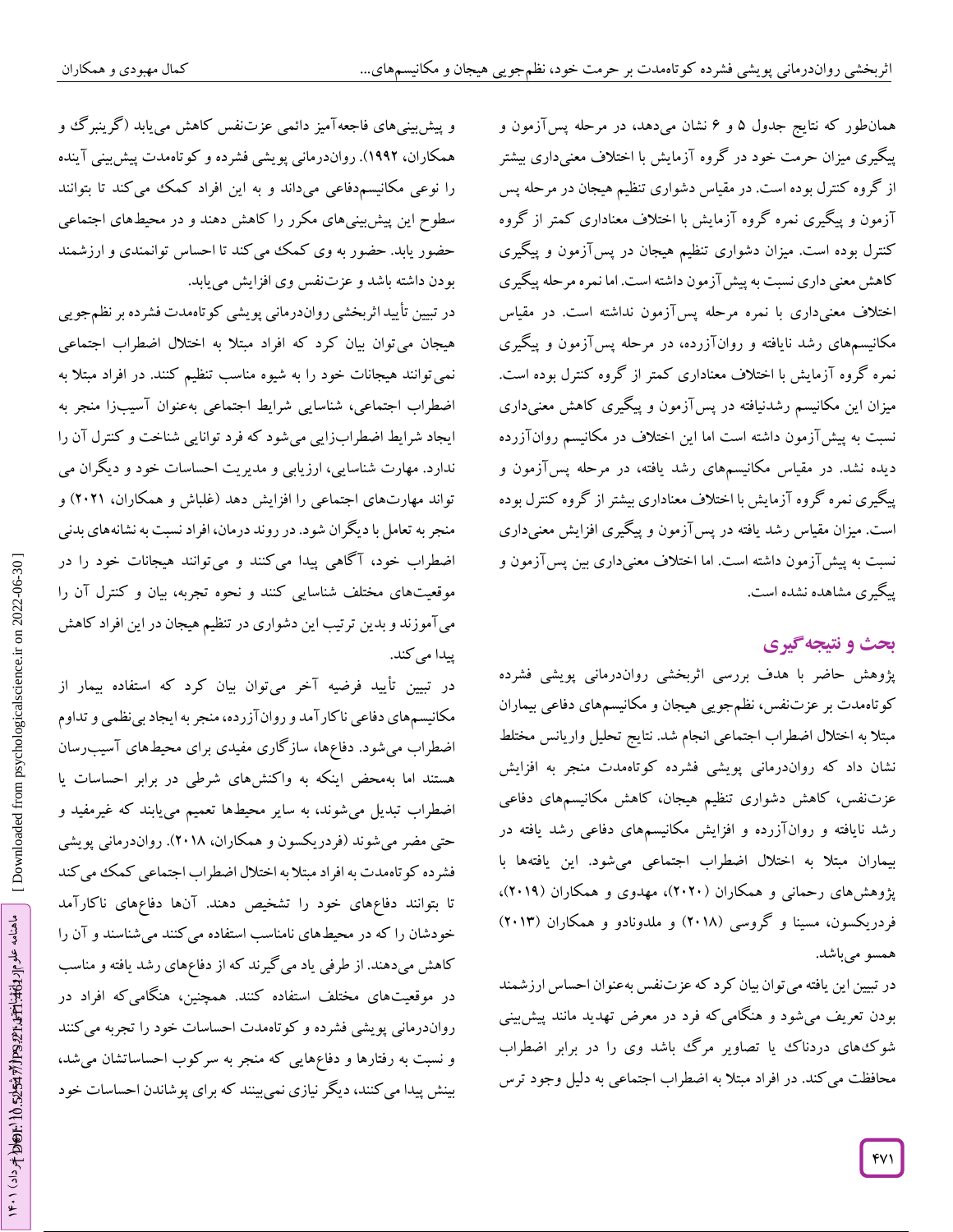در موقعیتهای اجتماعی مختلف از دفاعهای رشدنیافته و روانآزرده که شیوههای مواجهه غیر انطباقی و ناکارآمد هستند استفاده کنند. بالعکس، به دلیل تجربه احساسات مدفونشده و رهایی از دفاعهای ناکارآمد که نشانههای آنها را تداوم میبخشید، استفاده از دفاعهای رشد یافته که بهصورت بهنجار، انطباقی و کارآمد عمل میکنند، در آنها افزایش مییابد زیرا ازاینپس نیاز به تالش برای سرکوب احساساتشان ندارند.

از محدودیتهای این پژوهش میتوان به این اشاره کرد که این پژوهش بر روی گروه زنان مبتال به اختالل اضطراب اجتماعی شهر شیراز انجام شده و باید در تعمیم نتایج به گروه مردان و شهرهای مختلف احتیاط کرد. پیشنهاد میشود این پژوهش بر روی گروههای مختلف جنسیتی و سنی نیز انجام شود و از روشهای نمونهگیری تصادفی استفاده شود. همچنین پیشنهاد میشود بهمنظور بررسی بهتر و بیشتر تداوم درمان و ثبات تغییرات، مراحل پیگیری سه و شش و نهماهه در پژوهشهای آتی اضافه کردد. پیشنهاد میشود اثربخشی این درمان بر روی متغیرهای پژوهش در مقایسه با درمانهای دیگر قرار بگیرد تا میزان تأثیر را بهطور دقیقتری بررسی کرد؛ در آخر، مراکز مشاوره و متخصصان رواندرمانی میتوانند از این روش و درمانی برای مشکالت اساسی عزتنفس، نظمجویی هیجان و مکانیسمهای

دفاعی که بهوفور در افراد مبتلا به اختلال اضطراب اجتماعی دیده میشود،<br>بهعنوان درمانی مؤثر و پایدار استفاده کنند.<br>هل<del>احض**ات اخ**لاق</del>ی

این مقاله برگرفته از رساله دکتری نویسنده اول در **از اصول اخالق پژوهش: پیروی** ر شته روان شنا سی بالینی در دان شکده علوم تربیتی و روان شنا سی دان شگاه شیراز ا ست و پروپوزال نیز در تاریخ ۱۳۹۵/۲/۱۳ مورد تصـــویب قرار کرفته اســـت. تمامی مجوزهای پژوهش از طرف دانشگاه شـیراز صـادر شـده اسـت. همچنین بهمنظور رعایت اخلاق در پژوهش، فرم ر ضایت ۱ کاهانه برای شر کت در جلسات تو سط افراد امضا شد، همچنین جهت رازداری محرمانه ماندن اطلاعات افراد اطمینان لازم به وجود آمد و جلسات درمان در محیط امن مر کز مشاوره انجام شد. درنهایت پس از پایان پژوهش، دوره درمانی برای<br>گروه کنترل نیز ارائه گردید.

این پژوهش در قالب رساله دکتری و بدون حمایت مالی میباشد. **: مالی حامی نقش هو یک از نویسندگان:** نویسنده اول محقق اصلی این پژوهش است. نویسنده دوم استاد راهنما و نویسندگان سوم و چهارم استادان مشاور رساله می<sub>ن</sub>اشند.<br><mark>تضاد منافع:</mark> نویسندگان هیچ تضاد منافعی در رابطه با این پژوهش اعلام نمی نمایند. ق **شکر و فدردانی:** بدین وسـیله از اسـاتید راهنما و مشـاوران این تحقیق و دکتر ایرج

هاشــــمزاده و تمامی مراجعینی در انجام این تحقیق یاری نمودند تشـــکر و قدردانی می<br>گردد.

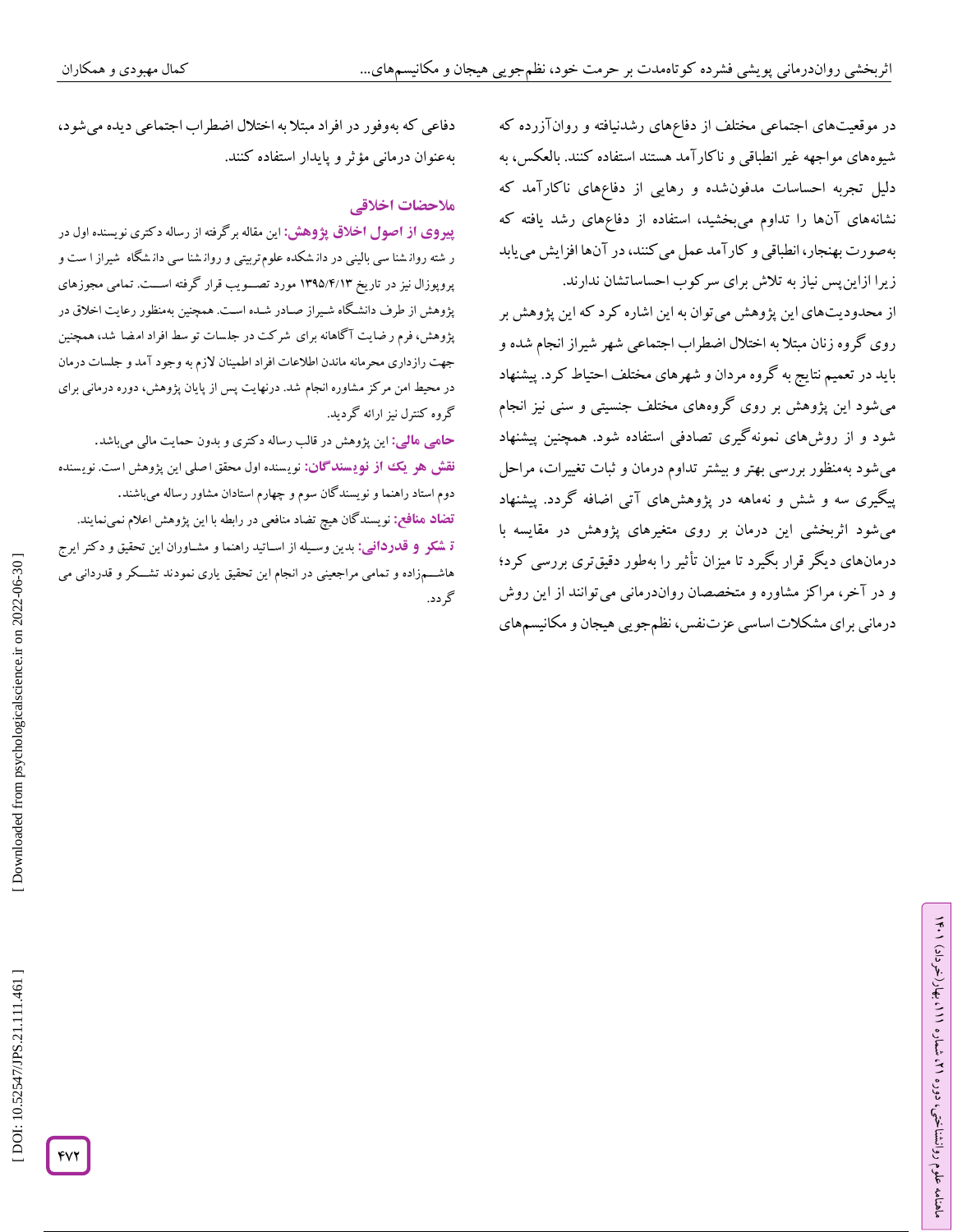# **References**

- Abasi, I., Dolatshahi, B., Farazmand, S., Pourshahbaz, A., & Tamanaeefar, S. (2018). Emotion Regulation in Generalized Anxiety and Social Anxiety: Examining the Distinct and Shared Use of Emotion Regulation Strategies. *Iranian Journal of Psychiatry*, 13(3), 160 – 167. [\[Link\]](https://www.ncbi.nlm.nih.gov/pmc/articles/PMC6178328/)
- Afzali, M. H. (2008). Comparison of defense styles & defense mechanisms of patients with obssesive compulsive disorder & normal people*. International Journal of Behavioral Sciences*, 2(3),245-252. [Persian] [\[Link\]](http://www.behavsci.ir/article_67600.html)
- Aldao, A., Nolen -Hoeksema, S., and Schweizer, S. (2010). Emotion -regulation strategies across psychopathology: a meta -analytic review. *Clinical Psychology Review,* 30 (2), 217 –237. [\[Link\]](https://doi.org/10.1016/j.cpr.2009.11.004)
- Andrews, G., Singh, M., & Bond, M. (1993). The defense style questionnaire. *Journal of Nervous and mental Disease*, 18(1), 246 -256. [\[Link\]](https://doi.org/10.1097/00005053-199304000-00006)
- Bandelow, B., & Michaelis, S. (2015). Epidemiology of anxiety disorders in the 21st century. *Dialogues in clinical neuroscience* , *17*(3), 327 -335. [\[Link\]](https://doi.org/10.31887/DCNS.2015.17.3/bbandelow)
- Besharat, M., Hafezi, E., Ranjbar Shirazi, F., & Ranjbari, T. (2018). Alexithymia and defense mechanisms in patients with depression, generalized anxiety disorder, obsessive -compulsive disorders and normal individuals: A comparative study. *Journal of Psychological Science*, 17(66), 176 -199. [Persian] [\[Link\]](http://psychologicalscience.ir/article-۱-۱۱۵-fa.html)
- Besharat, M., Masoudi, M., Dehghani, S., Motahari, S., & Pourkhaghan, F. (2014). Social anxiety symptoms and anger: The mediating role of emotion regulation difficulties. *Journal of Psychological Science*, 13(51)321 -339. [Persian] [\[Link\]](http://psychologicalscience.ir/article-۱-۳۸۶-fa.html)
- Cook, M. A., & Newins, A. R. (2021). Social anxiety and dissociation: the moderating role of emotion regulation. *Motivation and Emotion* , *45*(3), 345 - 353. [\[Link\]](https://doi.org/10.1007/s11031-021-09875-5)
- Coopersmith, S. (1967). *The antecedents of self-esteem* . San Francisco: Freeman. [\[Link\]](https://doi.org/10.1097/00005053-199304000-00006) https://doi.org/10.1002/bs.3830150212
- Dehghan Manshadi, Z., Neshat Doost, H.T., Talebi, H., Vostanis, P. (2020). Coping strategies among Iranian children with experience of Sarpol-e-Zahab earthquake: factor structure of children's Coping Strategies Checklist-revision1 (CCSC-R1). *BMC Psychol* 8 (92), 1 -12. [\[Link\]](https://doi.org/10.1186/s40359-020-00456-8)
- Delavar, A. (2019). *Educational and psychological Research (Edition 50)*. Tehran: Virayesh. [Persian] [\[Link\]](https://www.gisoom.com/book/11547311/کتاب-روش-تحقیق-در-روان-شناسی-و-علوم-تربیتی)
- Davanloo, H. (1996). Management of tactical defenses in intensive short ‐term dynamic psychotherapy, Part I: Overview, tactical defenses of cover words and indirect speech. International Journal of Short ‐Term Psychotherapy, 11(3), 129-152. [\[Link\]](https://doi.org/10.1002/\(SICI\)1522-7170\(199609\)11:3%3c129::AID-SHO120%3e3.0.CO;2-7)
- Edmondson, J. E. N. N. I. F. E. R., Grote, L., Haskell, L., Matthews, A., & White, M. (2006). Adolescent Self-Esteem: Is There a Correlation With Maternal Self-Esteem?. *Nursing Research Course*, 1 -8. [\[Link\]](https://www.lagrange.edu/resources/pdf/citations/nursing/Adolescent%20Self-Esteem.pdf)
- Fatima, M., Niazi, S., Ghayas, S. (2017). Relationship between self-esteem and social anxiety: Role of social connectedness as a mediator. *Pakistan Journal of Social and Clinical Psychology*, 15(2), 12 –17. [\[Link\]](https://www.proquest.com/openview/9f8d8106b8c8eb4b335c1c5fc94de9f8/1?pq-origsite=gscholar&cbl=276272)
- First, M. B., Spitzer, R. L., Gibbon, M., & Williams, J. B. (1997). *User's guide for the Structured clinical interview for DSM -IV axis I disorders SCID -I: clinician version*. American Psychiatric Pub. [\[Link\]](https://www.amazon.com/Structured-Clinical-Interview-Dsm-IV-Disorders/dp/0880489316)
- First, M. B., Williams, J. B., Karg, R. S., & Spitzer, R. L. (2016). *User's guide for the SCID - 5 -CV Structured Clinical Interview for DSM -5® disorders: Clinical version*. American Psychiatric Publishing, Inc. [\[Link\]](https://www.amazon.com/Structured-Clinical-Interview-Disorders-Scid-5-cv/dp/1585625248)
- Frederickson, J. J., Messina, I., & Grecucci, A. (2018). Dysregulated anxiety and dysregulating defenses: Toward an emotion regulation informed dynamic psychotherapy. *Frontiers in psychology* , *9*, 1 -9. [\[Link\]](https://doi.org/10.3389/fpsyg.2018.02054)
- Ghelbash, Z., Zarshenas, L., & Dehghan Manshadi, Z. (2021). A trial of an emotional intelligence intervention in an Iranian residential institution for adolescents. Clinical *Child Psychology and Psychiatry*, 1 -10. [\[Link\]](https://doi.org/10.1177/13591045211009593)
- Gratz, K. L., & Roemer, L. (2004). Multidimensional assessment of emotion regulation and dysregulation: Development, factor structure, and initial validation of the difficulties in emotion regulation scale. *Journal of psychopathology and behavioral assessment* , *26*(1), 41 -54[. \[Link\]](https://doi.org/10.1023/B:JOBA.0000007455.08539.94)
- Greenberg, J., Solomon, S., Pyszczynski, T., Rosenblatt, A., Burling, J., Lyon, D., ... & Pinel, E. (1992). Why do people need self-esteem? Converging evidence that self-esteem serves an anxiety -buffering function. *Journal of personality and social psychology* , *63*(6), 913 –922. [\[Link\]](https://doi.org/10.1037/0022-3514.63.6.913)
- Juretić, J. (2018). Quality of close relationships and emotional regulation regarding social anxiety. *Psychiatria Danubina*, 30(4), 441 –451[. \[Link\]](https://doi.org/10.24869/psyd.2018.441)
- Mahdavi, A., Mosavimoghadam, S. R., Madani, Y., Aghaei, M., & Abedin, M. (2019). Effect of